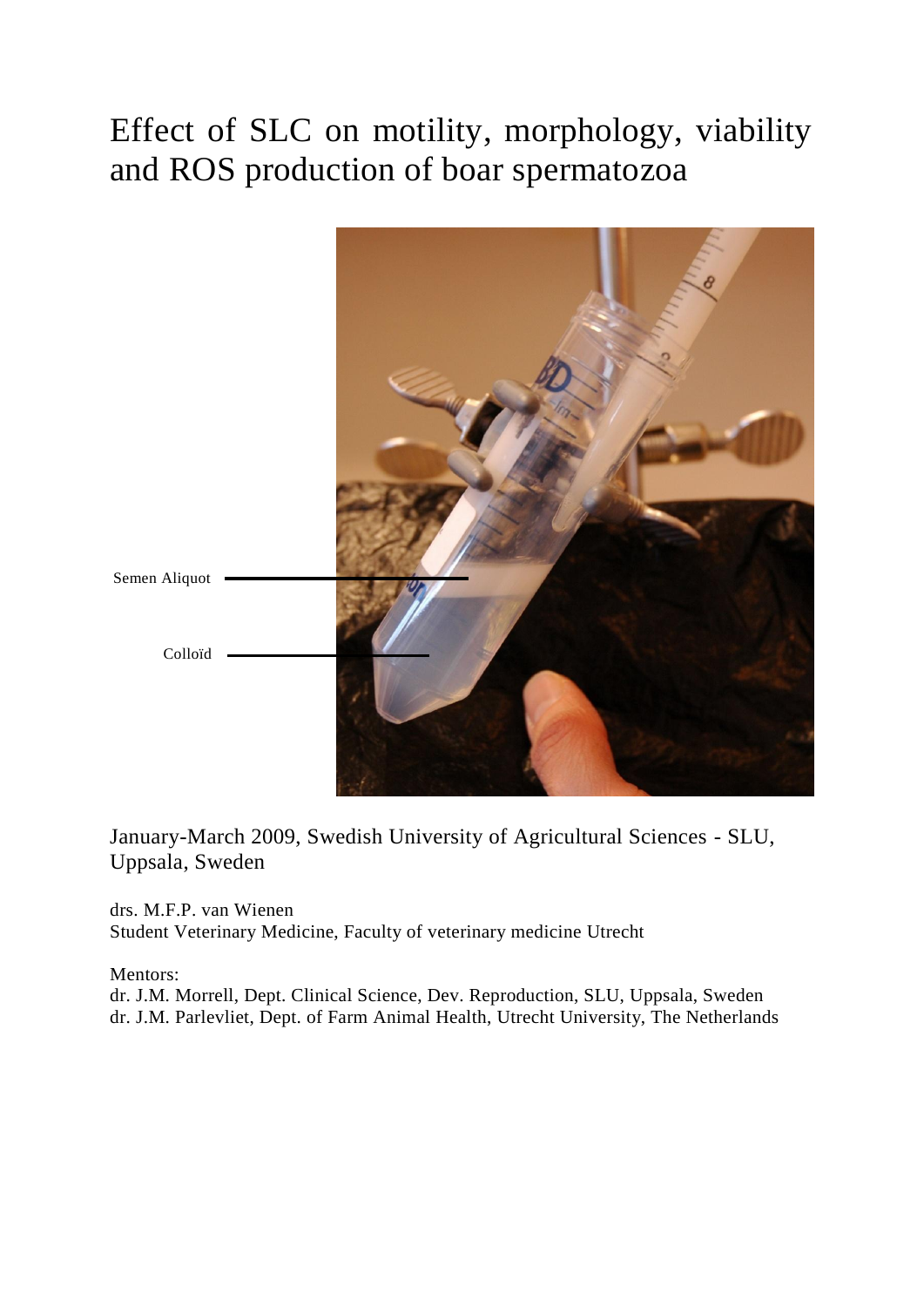# **Contents**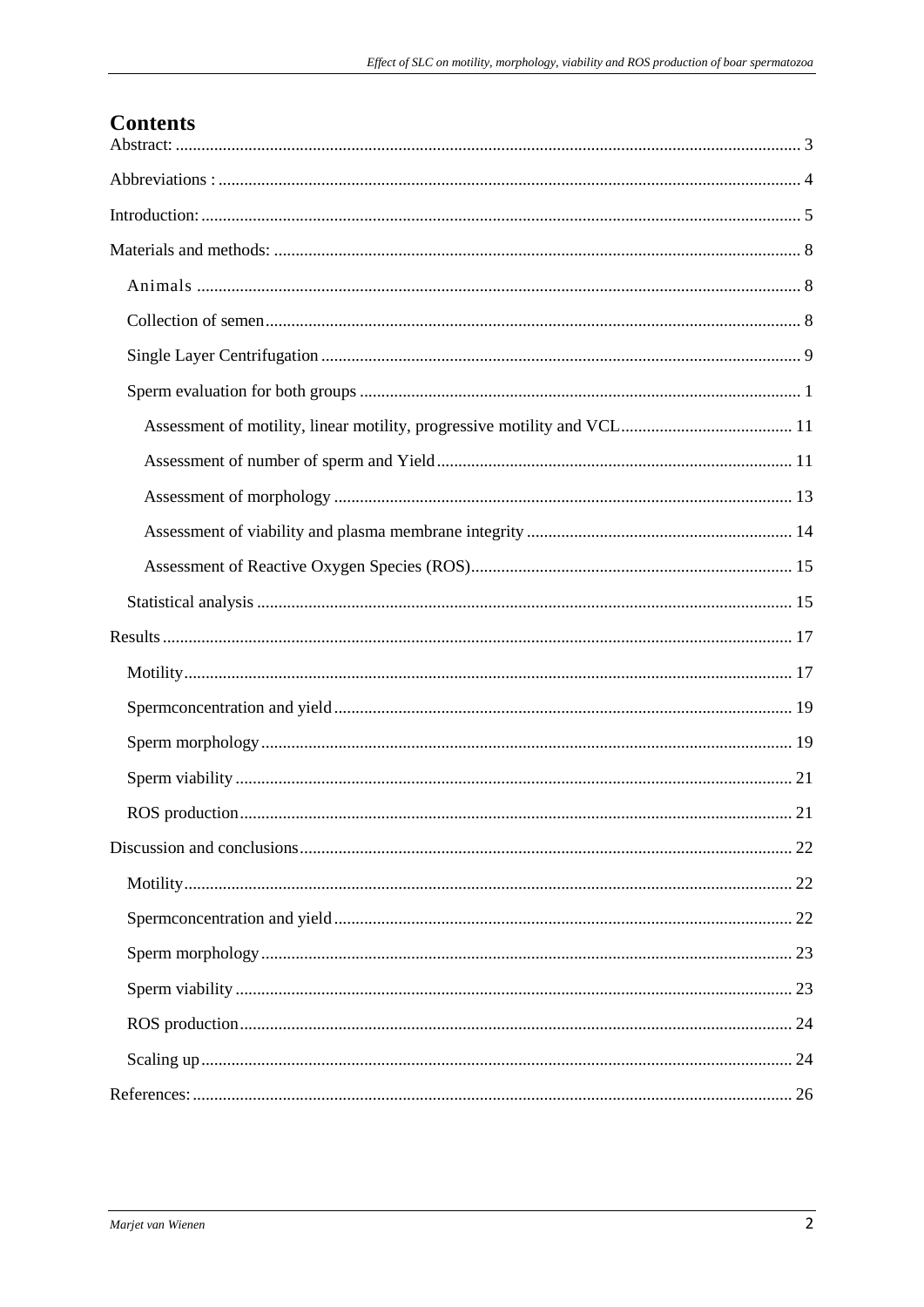# <span id="page-2-0"></span>**Abstract:**

<span id="page-2-1"></span>The aim of this study was to investigate the effect of single layer centrifugation (SLC) on boar sperm samples. At the same time scaling up the SLC technique was tested with two volumes: 4.5 ml and 15 ml. In total, 32 ejaculates from 8 boars were used in this project. The boars were of different breeds: Swedish Landrace (n=1), Norwegian Landrace (n=2), Swedish Yorkshire (n=1) and Hampshire (n=4). Three treatments were used: control (untreated), SLC with 4.5 ml extended semen, and SLC with 15 ml extended semen. The evaluation of the samples was based on motility, linear motility, progressive motility, number of sperm, yield, viability and ROS production. With the SLC treatment it was possible to select spermatozoa with a more linear motility and higher progressive motility, and also spermatozoa with normal morphology. No difference in viability between the different treatments was detected. In contrast, ROS production was slightly increased in the SLC-selected samples. There was no significant difference in results between the 4.5 ml SLC volume and the 15 ml SLC volume, indicating that the technique can be scaled up to 15 ml without compromising sperm quality. For the future the technique must be scaled up more to be useful in practice.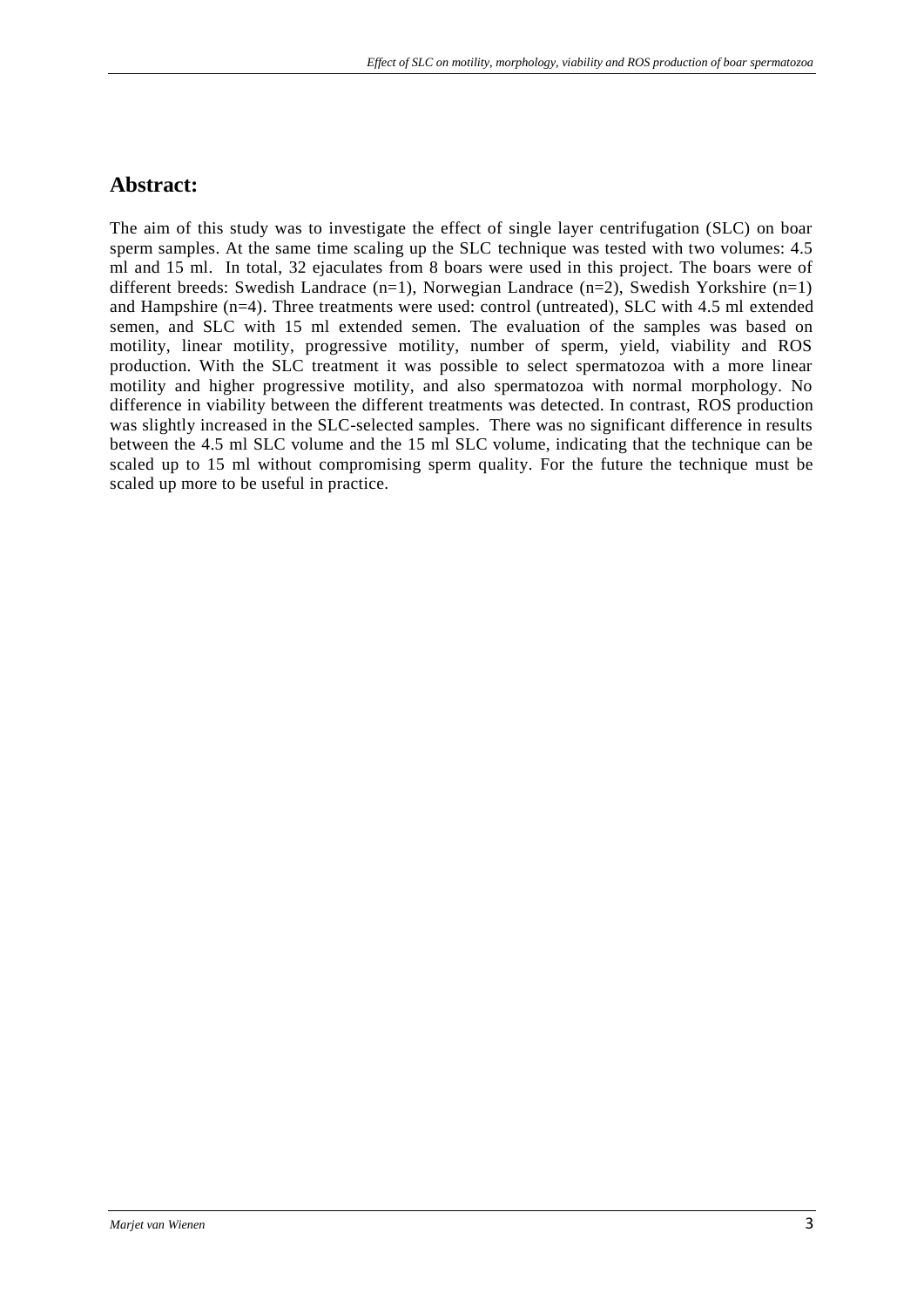# **Abbreviations :**

| AI           | Artificial insemination          |
|--------------|----------------------------------|
| bSA          | Bovine serum albumin             |
| <b>BTS</b>   | Beltsville thawing solution      |
| <b>CASA</b>  | Computer-assisted sperm analysis |
| <b>DCFDA</b> | Dichlorofluoresceïndiacetate     |
| <b>DGC</b>   | Density gradient centrifugation  |
| FC           | Flow cytometer                   |
| <b>HE</b>    | Hydroethidine                    |
| HO           | Hoechst 33258                    |
| <b>IVF</b>   | In Vitro Fertilisation           |
| PI           | Propidium Iodide                 |
| <b>PMI</b>   | Plasma membrane integrity        |
| <b>PVP</b>   | Polyvinylpyrrolidone             |
| <b>ROS</b>   | Reactive oxygen species          |
| <b>SLC</b>   | Single layer centrifugation      |
| <b>SLU</b>   | Sveriges lantbruksuniversitet    |
| SRF          | Sperm-rich fraction              |
| <b>VAP</b>   | Average path velocity            |
| <b>VCL</b>   | Curvilinear velocity             |
| VSL          | Straight linear velocity         |
|              |                                  |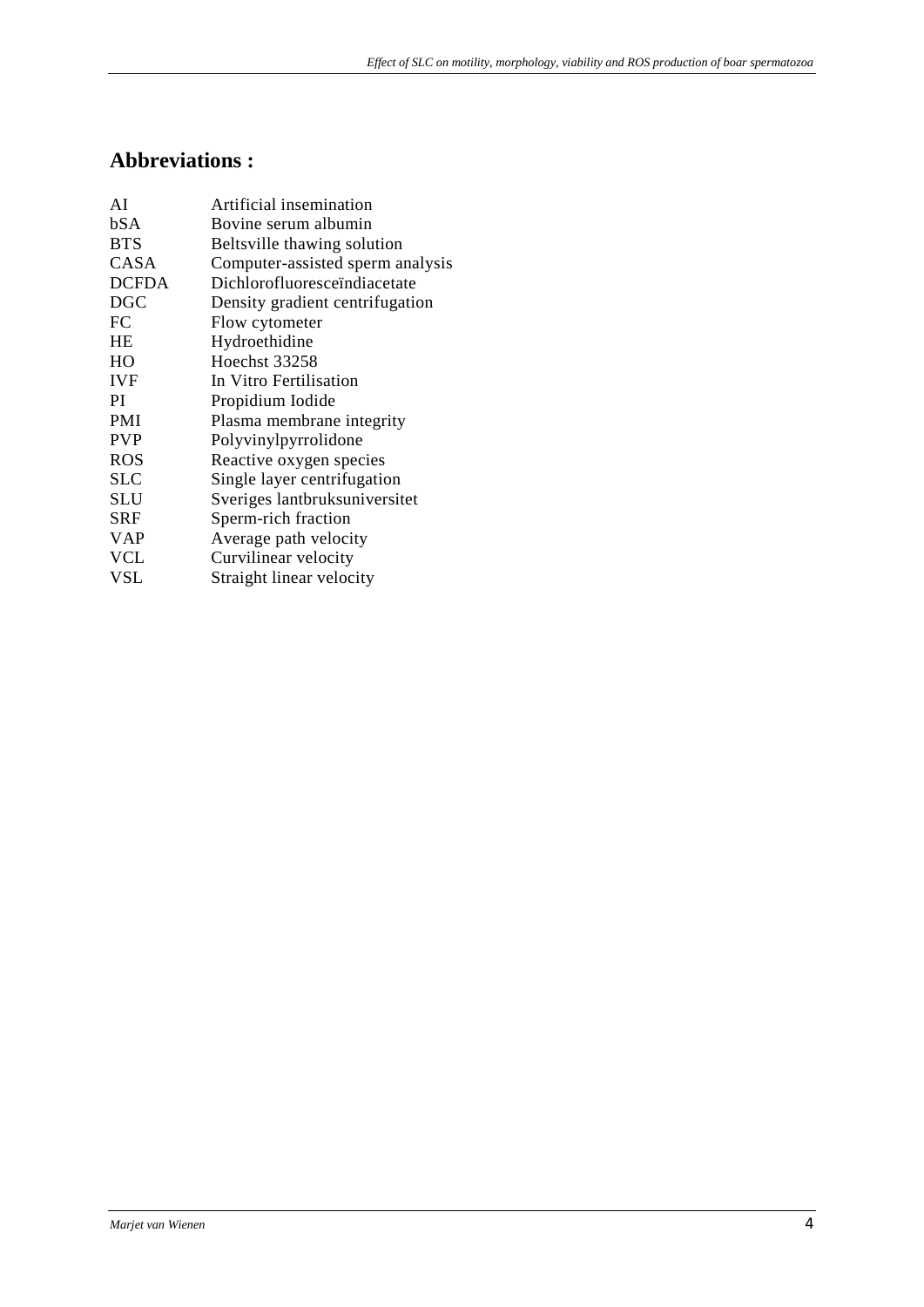# <span id="page-4-0"></span>**Introduction:**

Artificial Insemination (AI) is nowadays a common technique used in the agriculture industry. This biotechnology has improved the reproduction and genetics of farm animals. It is also of great economical importance, since the livestock producer can breed the herd with males having the desired selection criteria. Semen of good breeders can be extended and therefore can be used to fertilize more females than is possible by natural mating, and there are fewer geographical barriers to access the semen of good breeders. There are also other benefits, such as semen can be cryopreserved so there is a possibility of producing offspring from a specific male after its death; there is less chance of transfer of sexually transmitted diseases or other pathogens with AI than with natural mating (Foote, 2002).

In natural mating, semen is deposited in the female tract. At the deposition site, which is different between species, spermatozoa migrate away from the seminal plasma, which contains decapacitating factors, and can therefore start to decapacitate. The cervix of the female tract acts like a filtering system which filters poorly viable spermatozoa. Thus spermatozoa of poor quality will not progress further up the female reproductive tract and therefore will not reach the oöcyte. In some species (such as pigs, horses and dogs) the semen is naturally placed directly into the uterus and in these species the filtering function is achieved by the uterotubal-junction. In the oviduct active selection of viable spermatozoa is done by the oviductal epithelial cells. The result of these selections is that only highly motile, viable spermatozoa reach the oöcyte and can fertilize it (Morrell *et al.*, 2008c, Morrell & Rodriguez-Martinez, 2009).

With AI the spermatozoa are placed in the reproductive tract of the female by means of an insemination catheter, either in the cervix or the uterus. The uterotubal-junction functions as a barrier to filter poorly viable spermatozoa (Morrell & Rodriguez-Martinez, 2009).

Pregnancy is a very complicated and delicate event, requiring a balance of both sow and boar factors. Sow factors include time of insemination relative to ovulation, hygiene, illness of the sow, stress, environment, housing and so on (Colenbrander *et al.*, 2000). Boar factors include quality of spermatozoa, previous illness (spermatogenesis takes approximately 50 days), hygiene, temperature of the environment, nutrition, handling and preservation of the ejaculate, and so on (Colenbrander et al., 2000).

It is very hard to predict the outcome of an AI because there are so many factors that have an influence. Not only is the right quantity of spermatozoa needed, approximately 3 x  $10^9$  per insemination dose in the boar, but also the spermatozoa should be of good quality (Spinaci *et al.*, 2005). If the sperm dose is decreased, the quality of the spermatozoa becomes even more important (Waberski *et al.*, 2008).

Nowadays at boar stations only sperm concentration and motility are routinely assessed. Mostly motility is visually evaluated using a phase contrast microscope and the accuracy of the evaluation depends on the experience of the processor. Morphology is only checked when the boar enters the production line or when abnormalities are suspected (Tejerina *et al.*, 2008). Although there is interest in using more objective and accurate diagnostic methods to evaluate boar semen, they are not commonly used in the pig industry yet.

Since sperm quality is a combination of many factors, it is hard to quantify using only one or two factors. Several techniques can be used to assess sperm quality, both *in vitro* laboratory tests and *in vivo* tests (Turba *et al.*, 2007). Parameters such as morphology, motility and integrity of sperm plasma membrane play a very important role in boar sperm quality.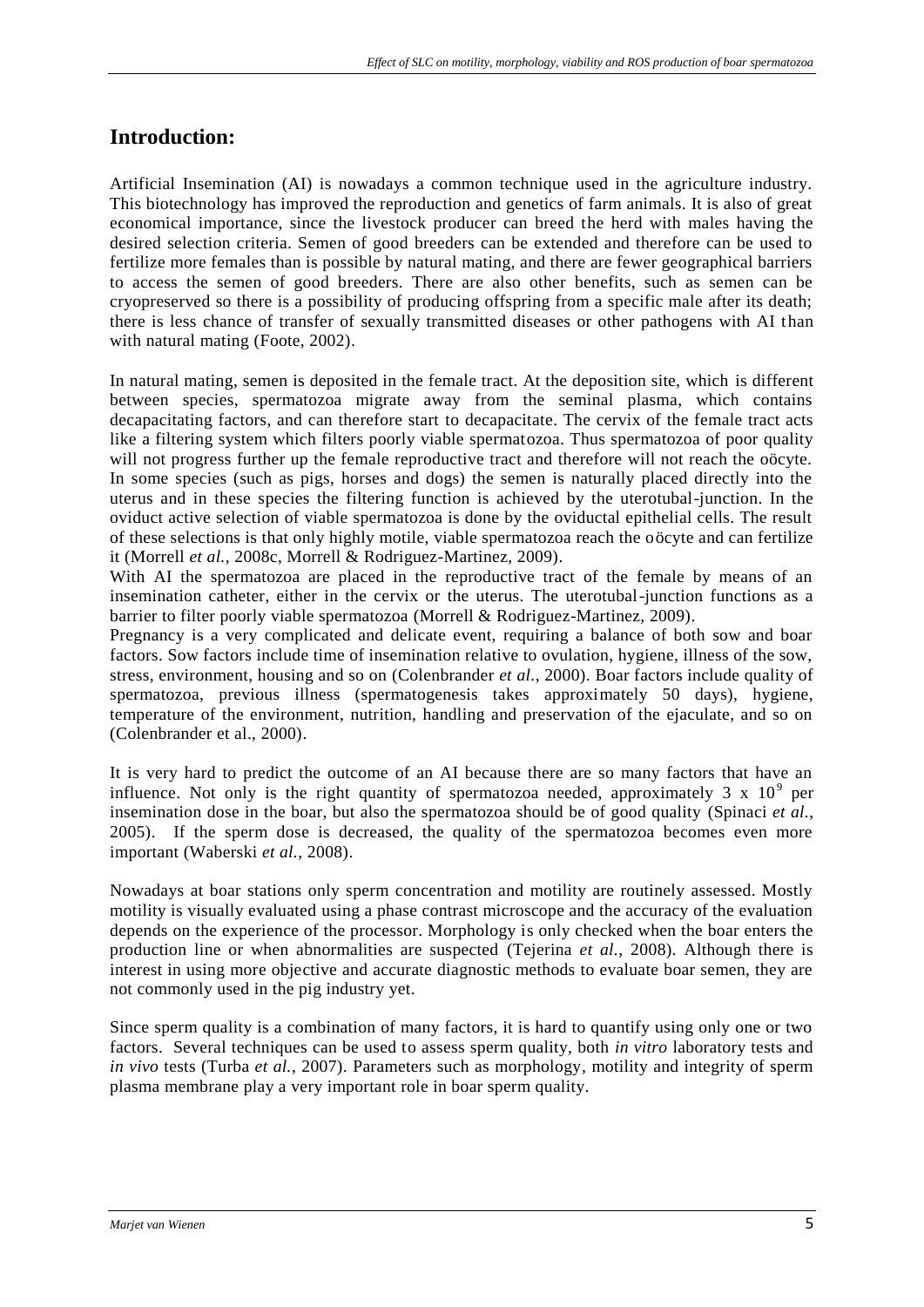Motility assessment can easily be evaluated with a computer-assisted sperm analysis (CASA) instrument such as SM-CMATM (MTM Medical Technologies, Montreux, Switzerland). The CASA instrument records each individual spermatozoon over a certain time interval and digitalizes it through the attached camera. (Tejerina et al., 2008) Different parameters are reported, such as: immotile sperms, local motile sperms and motile sperms. The motile sperms may be subdivided into circular, non-linear motile and linear motile. The different findings are given in number, percentage, concentration (mil/ml). From the motile sperm the straight linear velocity (VSL), average path velocity (VAP) and the curvilinear velocity (VCL) are measured and given in μm/s.

Apart from the purchase price, the reason that CASA instruments are not in widespread commercial use is because the instrument needs proper programming with species-specific settings, and it requires validation. Furthermore, most instruments cannot handle a high concentration of spermatozoa.

The optimal concentration is approximately 100 million spermatozoa per milliliter. However, the use of CASA is increasing, especially because of its ability to profile the motility patterns of spermatozoa. These parameters are retrospectively correlated with individual fertility and are of high interest in the pig industry (Didion, 2008).

Viability assessment can be achieved using SYBR-14 and Propidium Iodide (PI) staining, and analyzing the stained spermatozoa either by fluorescence microscopy or by flow cytometry (FC). The advantages of the FC lie in the high number of spermatozoa analyzed, rapid sample analyzing, small sample volume and the analysis of individual spermatozoa. When using SYBR-14 and PI together, live and dead spermatozoa can be identified effectively. SYBR-14 can be used easily because it is not time dependent, with staining equilibrium being reached in less than 15 minutes and then remaining relatively stable. SYBR-14 stains the nuclei of living cells, whereas PI enters the nucleus only of damaged spermatozoa and it interacts with the DNA of the cell. Dying spermatozoa are stained with both SYBR-14 and PI. Boars usually have a high percentage of living spermatozoa in the sample (80-90%) (Garner & Johnson, 1995, Maxwell *et al.*, 2000). One reason for this high percentage is because of the long-term genetic selection of boars used at AI stations.

In the mitochondria from cells there is a high inner transmembrane potential. This potential is maintained by electron transport and oxidative phosphorylation. The potential is necessary to produce highly valuable mitochondrial ATP. Reactive oxygen species (ROS) can be produced in the mitochondria, which can induce a disturbance in electron transport in such a way that the coupling between the electron transport and the oxidative phosphorylation is disturbed. Consequently, the potential is not high enough to support mitochondrial ATP production, which is needed, for instance, for motility. Thus fertility of boar sperm can be affected by ROS (Guthrie *et al.*, 2008).

A FC can be used to measure the concentration of ROS in a semen sample. The samples can be run rapidly and accurately, because the flow cytometer measures individually a large number of spermatozoa per analysis (up to many thousands), (Maxwell *et al*., 2000). In the FC, laser lights are directed onto a stream of fluid sample. Each suspended particle present in the sample from 0.2 to 150 micrometers passing through the laser beam scatters the light in some way. The particles present in the sample which are stained with different fluorescent chemicals may be excited into emitting light at a longer wavelength than the light source. The detectors analyses the different light patterns and give information about the physical and chemical structure of each individual particle.

Hoechst 33258 (HO) can be used to stain dead or damaged spermatozoa because it does not penetrate the membranes of living cells (Maxwell *et al*., 2000). Hydroethidine (HE) staining can be used to measure the ROS concentration produced in living cells, because it is oxidized to ethidium by ROS (Guthrie *et al.*, 2008). Dichlorofluoresceindiacetate (DCFDA) is used as an indicator of ROS production.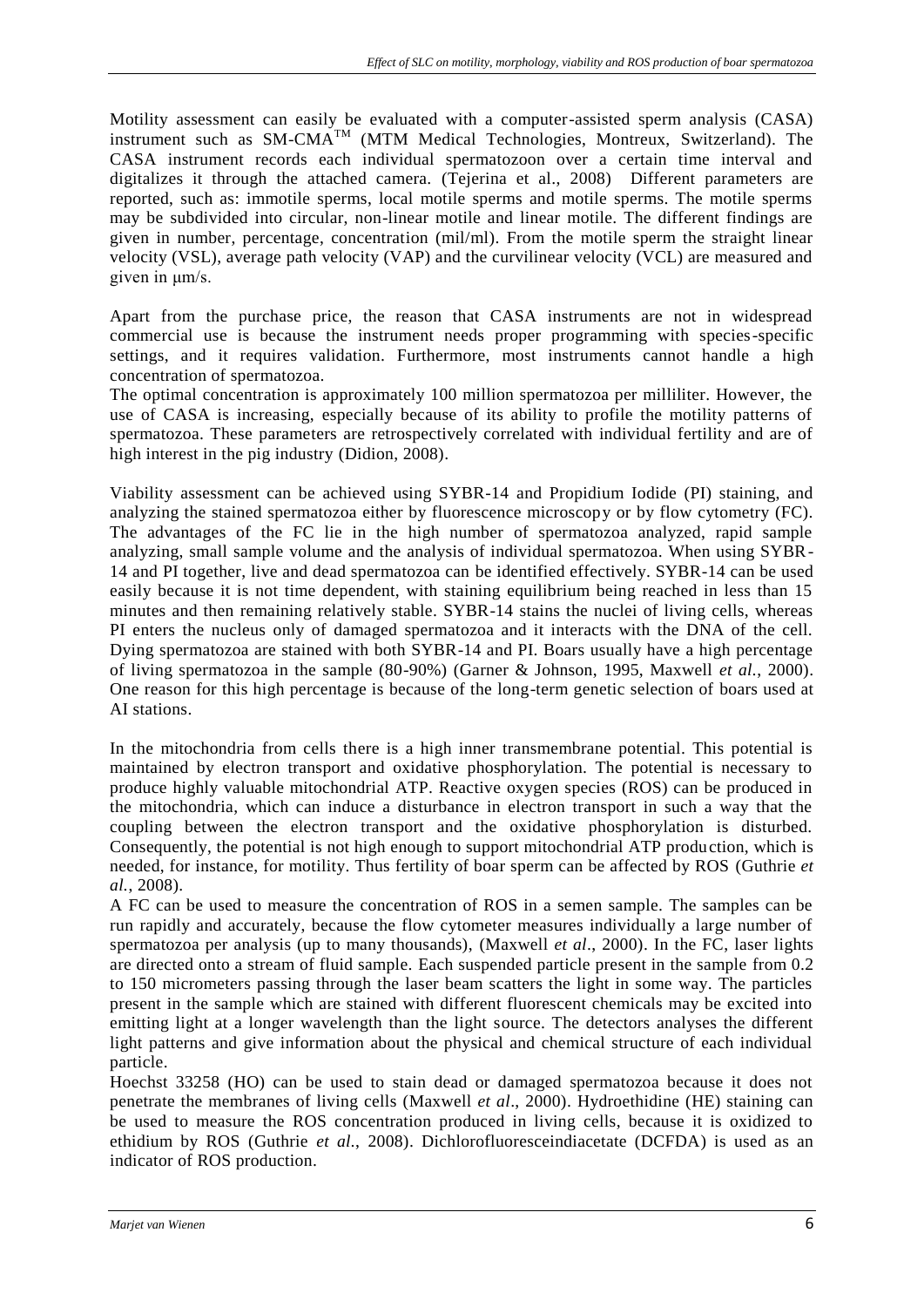To improve the fertilizing quality of sperm used in AI, methods have been developed to select spermatozoa. These methods are more frequently used for in vitro fertilization (IVF) than for AI when the natural selection processes occurring in the female reproductive tract are completely absent. Clearly for the IVF there is a greater emphasis to remove seminal plasma and select spermatozoa of good quality. The method of selection of spermatozoa and the removal of seminal plasma includes the use of density gradients (Thys *et al.*, 2008, Morrell & Rodriguez-Martinez, 2008). These methods have not been used for selecting spermatozoa for AI because of the large volumes of semen involved or large number of spermatozoa needed for an AI dose. With Density Gradient Centrifugation (DGC), two different layers of a colloid are placed in a centrifuge tube. The lowest layer will contain the highest density and a second layer of a lower density is placed on top. Usually Percoll<sup>TM</sup> is used for the colloid, which consists of polyvinylpyrrolidone (PVP) coated silica particles in a salt solution. Thereafter the aliquot of the semen will be pipetted on top of the two layers, the gradient will be centrifuged and the spermatozoa washed. At the Swedish University of Agricultural Sciences (SLU), a new method, Single Layer Centrifugation (SLC), has been developed. This method uses only one layer of a species-specific colloid formulation with a high density. The SCL method does not require time-consuming preparation of the colloid layers of different densities which are used in the DGC (Thys et al., 2008, Morrell & Rodriguez-Martinez, 2008, Morrell & Rodriguez-Martinez, 2009, Morrell *et al.*, 2009c). Morrell et al also showed that there is no difference in the motility of sperm preparations between the SLC method and the DGC (Morrell et al., 2009c).

The SLC-technique has already been used in several studies with bull and stallion semen (Morrell & Rodriguez-Martinez, 2009, (Morrell *et al.*, 2009a, Johannisson *et al.*, 2009) and also in boar semen (Morrell *et al.*, 2009b). The results suggest that the SLC-technique is easy to use, requires less time and provides gentler handling of the spermatozoa (Thys et al., 2008, Morrell *et al.*, 2008a). In addition, the use of the single layer facilitates scaling-up the volumes of colloid and ejaculate used. Therefore it may be possible to process the large number of spermatozoa which is required for AI-doses of boar and stallion semen (Thys et al., 2008, Morrell et al., 2008a, Wallgren *et al.*, 2008).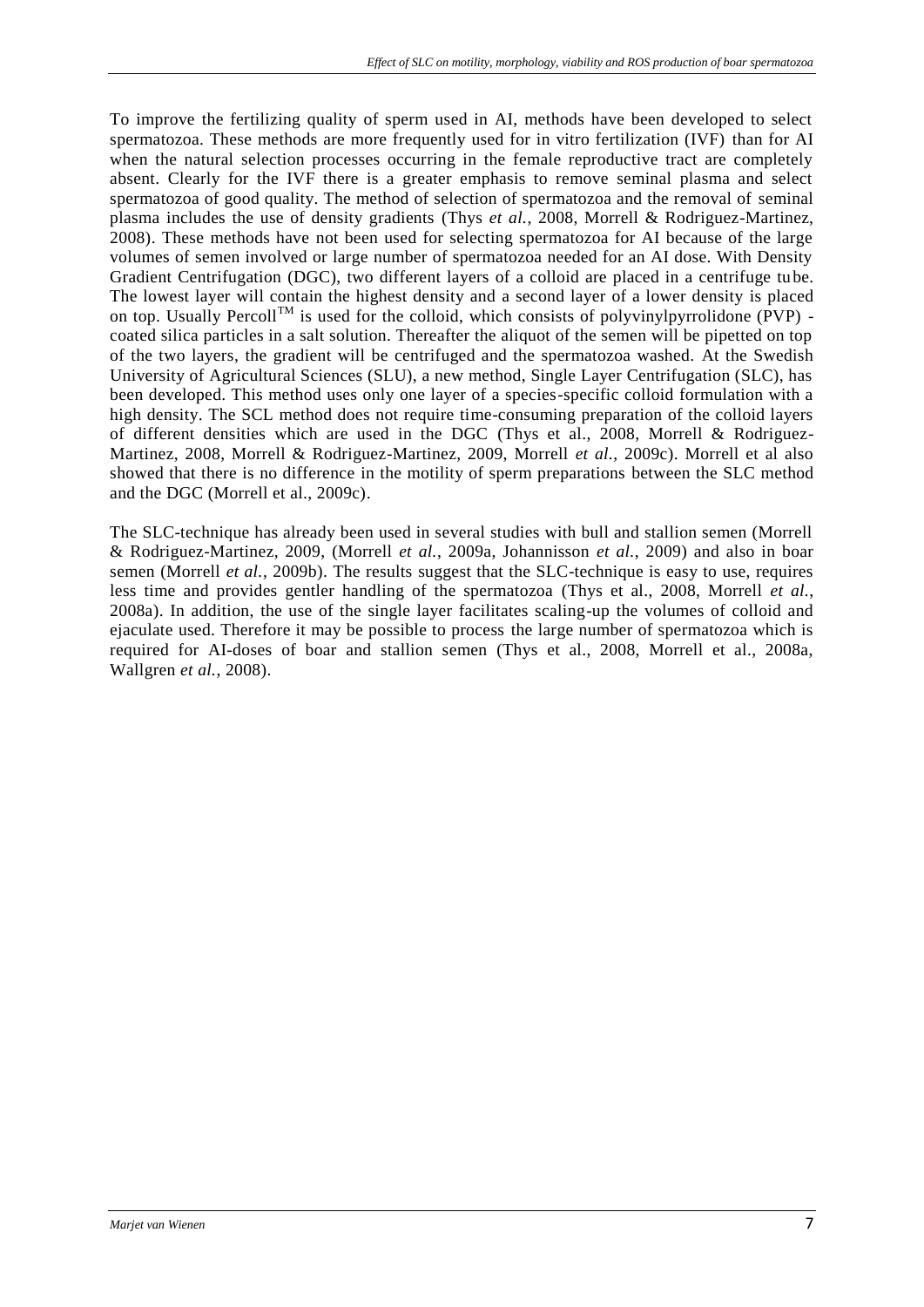# **Aims of the study:**

To investigate the effect of single layer centrifugation (SLC) through silica colloids on boar sperm samples, the samples being analyzed by computerized assisted sperm analysis (CASA) and by looking at other parameters of sperm quality, such as morphology and viability.

Hypothesis:

1) The quality of SLC selected samples of boars will be increased compared to the uncentrifuged samples.

<span id="page-7-0"></span>2) Volumes of the SLC method can be scaled-up without decreaseing the quality of the sperm preparations.

# **Materials and methods:**

### <span id="page-7-1"></span>Animals:

Semen from eight mature boars was used.

#### Group I:

Four boars from the Division of Reproduction, Faculty of Veterinary Medicine and Animal Sciences, Swedish University of Agricultural Sciences (SLU), Uppsala, Sweden. The boars were of different breeds: Swedish Yorkshire (n=1), Norwegian Landrace (n=2) and Swedish Landrace  $(n=1)$  and the average age was 3.1 year (SD 0.4)

#### Group II:

Four boars from Quality Genetics, Svinsemin Hållsta 106, Eskilstuna, Sweden. They were pure Hampshire and the average age was 1.4 year (SD 0.5).

### <span id="page-7-2"></span>Collection of semen

#### Group I:

Semen was collected once a week, for a period of 4 weeks. At least 4 ejaculates per boar were used. The sperm-rich fraction (SRF) of ejaculates from the boars was collected using the gloved hand technique into a plastic bag in a pre-warmed thermos flask. The semen was immediately extended 1:1 (v/v) in warm (38°C) Beltsville Thawing Solution (BTS).

The BTS was prepared on the day of collection. 200 ml of BTS contains 200 ml deïonised water, 7.4 g Glucose, 1.2 g Tri-Sodium citrate, 0.26 g Sodium bicarbonate, 0.26 g Sodium EDTA and 0.16 g Potassium chloride. After 20min. blending, the pH  $(\pm 7.0)$  and Osmolarity ( $\pm$  330) were measured using an ATC pH meter and ABEX Osmometer respectively.

The sperm concentration in the extended semen was measured using a Nucleocounter-SP100 (Chemometec, Denmark) and adjusted to  $100*10<sup>6</sup>$  sperm cells/milliliter.

SLC was carried out immediately after measuring the concentration.

Group II:

The semen was collected at the boar station around 8:00 that morning and dispatched to a collection point in Uppsala. The semen was extended with X-cell (IMV, L´Aigle, France) and adjusted to 100\*10<sup>6</sup> sperm cells/milliliter at the boar station, before transporting in a Styrofoam box at a temperature between 17-24°C. At SLU, the sperm concentration was measured using the Nucleocounter-SP100 (Picture 1A and 1B).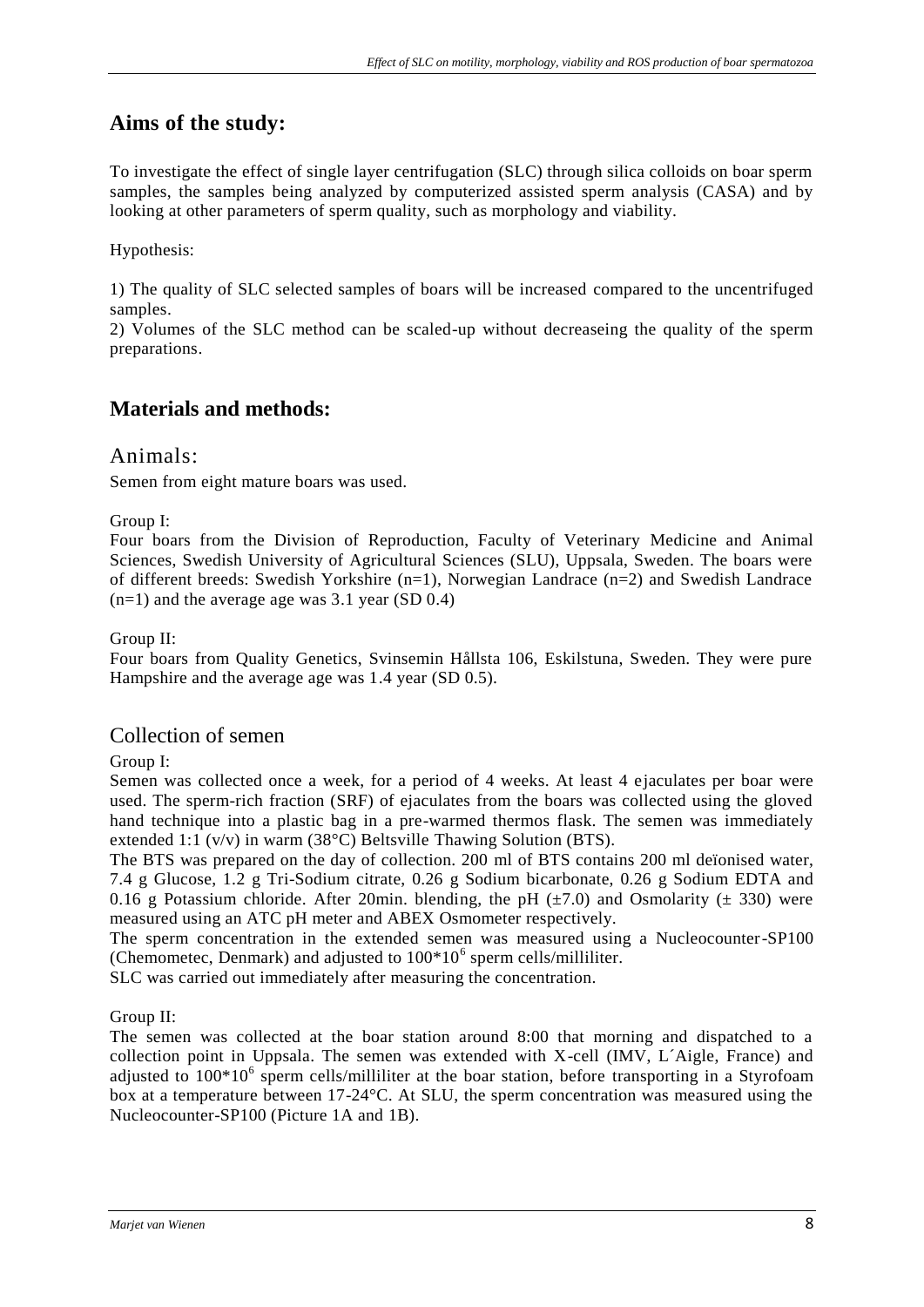Nucleocounter-SP100:



*Picture 1A: Nucleocounter-SP100 machine Picture 1B: Nucleocounter-SP1 cassette picture at: http://www.chemometec.com picture at:http://www.chemometec.com*



Specific settings for boar semen were installed in the Nucleocounter-SP100. An aliquot of 50 μl from each sample was placed in a sample cup and diluted with 5 ml reagent S100 solution. This solution was necessary to disrupt the plasma membrane in order to let the PI enter the spermatozoa and stain the DNA. The SP1 cassette was filled with this sample by pressing the piston. The SP1 cassette contains PI and after the fluid enters the cassette the PI was mixed with the fluid and stained the DNA of the spermatozoa. After filling, the cassette was placed in the Nucleocounter-SP100. The Total Cell Count was presented on the instrument display after 30 seconds.

# <span id="page-8-0"></span>Single Layer Centrifugation

#### Group I and group II:

Aliquots of the extended semen were layered on top of a single layer of a species-specific colloid (Androcoll™-P, SLU) (Picture 1). Different volumes were layered very gently on top of the colloid as follows: 4.5 ml of semen was layered on top of 4 ml colloid in a 10 ml centrifuge tube, 15 ml of semen was layered on 15 ml colloid in a 50 ml centrifuge tube. An aliquot of semen (uncentrifuged) was used as an unselected control sample. After centrifuging the SLC samples at 300 x *g* for 20 min, the resulting sperm pellets were resuspended in BTS containing bovine serum albumin (bSA) at 1.25 mg/ml (group I) or resuspended in X-cell (group II).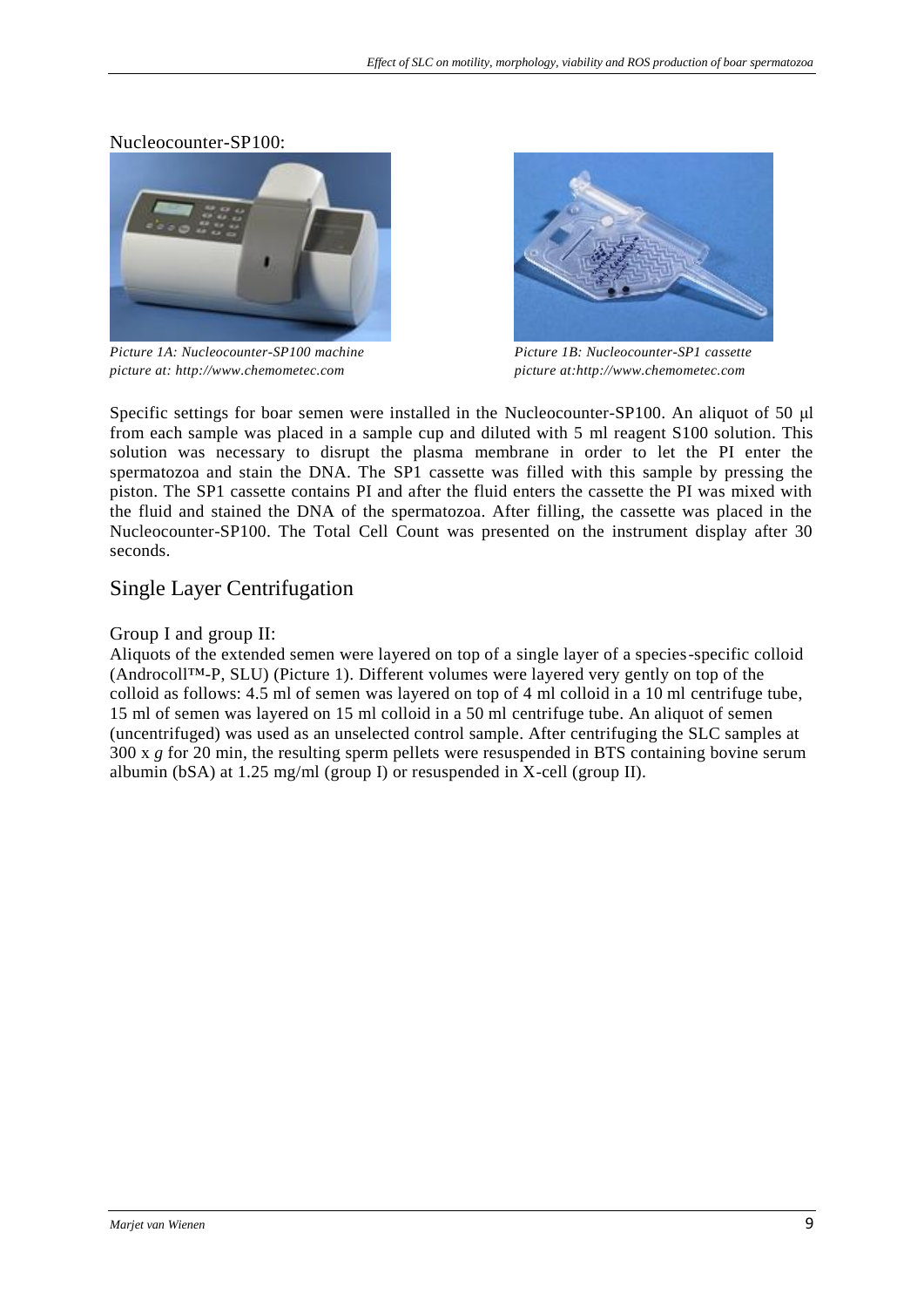The three types of samples (Fig. 1),

(i) Unselected (only the extended semen, not centrifuged on colloid)

(ii) Selected 4.5 ml (4.5 ml extended semen centrifuged on 4 ml colloid), and

(iii) Selected 15 ml (15 ml extended semen centrifuged on 15 ml colloid), were stored in a Unitron Climate Box (Tørring, Denmark), regulated to a temperature of 17 to 18°C.



*Figure 1: the three types of samples*



*Picture 2: preparation of tubes; Colloid layer on the bottom of the tube and semen aliquot is pipetted on top of it.*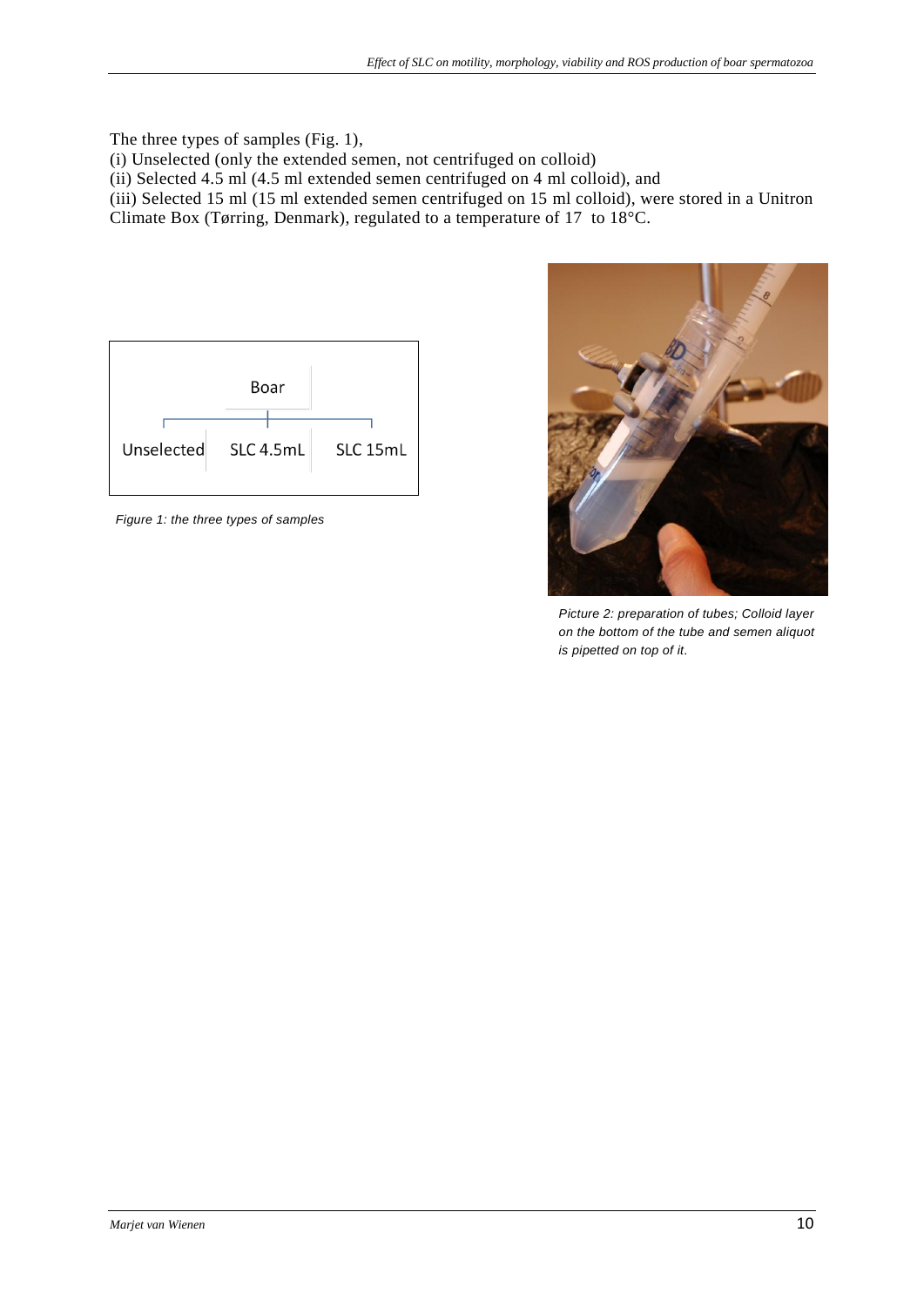# Sperm evaluation for both groups

#### <span id="page-10-0"></span>**Assessment of motility, linear motility, progressive linearity and VCL**

The sperm motility was assessed with a CASA instrument. The settings from the CASA instrument were as follows: 32 frames with a spermatozoon present in at least 16, time resolution 20 ms (50 Hz), immotile when VAP  $\leq$  10 μm/s, motile when VAP  $\geq$  μm/s, local motile when 10 μm/s < VAP > 25 μm/s as reported previously (Tejerina *et al*., 2008). If there was sufficient sample, an aliquot of at least 3 ml was taken out of the stock sample every day and used for the assessment. This was not possible for the 4.5 ml because the total volume available was not sufficient. On the day of collection (day 0) the sperm motility was assessed both before and after heating in a water bath at 38 °C for 30 minutes. On the following 4 days, motility assessment was made after incubating the samples for 30 minutes at 38°C.

An aliquot, (5 μl) of the sample was put on a Makler counting chamber 10 μl deep (Sefi Medical Instruments, Haifa, Israël) (pre warmed to 38°C) and placed on the warm (38°C) microscope stage of a phase-contrast microscope, at least 200 spermatozoa were assessed at 200 *x* magnification. Three parameters were measured: motile spermatozoa (%), linear motile spermatozoa (%), and the curvilinear velocity (VCL  $\mu$ m/s). Progressive motility was calculated subsequently by: motile spermatozoa\*linear motile spermatozoa/100.

#### <span id="page-10-1"></span>**Assessment of number of sperm and Yield**

Sperm concentration was measured using the Nucleocounter-SP100. For each measurement, a 50 μl aliquot of each sperm sample was mixed with 5 ml of reagent S100, and the total number of spermatozoa/ml was counted.

After that the percentage of sperm cells passing the colloid (=Yield or recovery rate), was calculated with the following formula:

 $Yield = (concentration of sperm in pellet*resuspended volume)/(concentration of sperm original$ on colloid\*original volume)\*100

Or using the definitions given in figure 3:

Yield = (concentration F  $*$  volume tube 3)/(concentration A  $*$  volume A) $*100$ 



*Figure 3: 1: tube with semen aliquot (A) and colloid (B); 2: Tube after centrifugation with extender (C), not selected sperm cells (D), colloid (B) and selected sperm pellet (E); 3: tube with resuspended sperm pellet in extender (F)*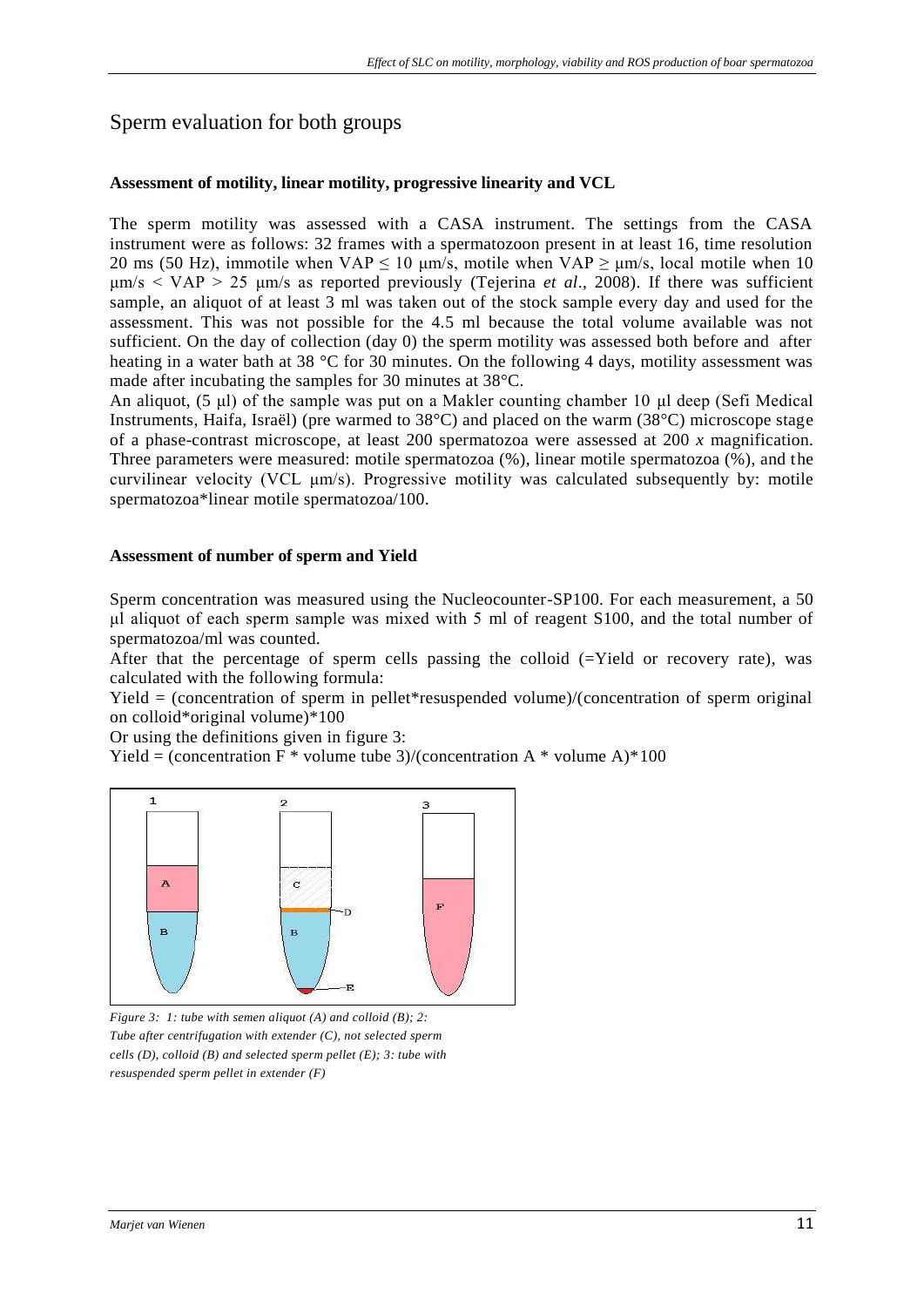The data obtained from the CASA instrument is listed as in the model figure below (Fig.2)

Name........... 4,5030 Birthdate....... ID-number....... 367 M  $\overline{2}$  $Examination \cdots$ Date........... 02/11/09 Operator........ Motility num. perc conc.  $\mathbf{z}$  $min/m1$ VSL VAP VCL 93.9 93.9 234 All sperms............... 9.2 µm/s µm/s µm/s 23 9.8  $9.2$ »Immotile sperms........  $4.4$  $4.4$ ploc. mot. sperms....... 11  $4.7$ 96.1 106.1 130.5 80.2 80.2  $85.5$ 200 Motile sperms.......... 85.3 49.1 53.4  $\mathbf{3}$  $1.5$  $1.2$  $12$ » cicle............. 135.4 102.4  $22.1$ 78.3  $27.5$  $22.1$ 55 notlinear motile..  $\overline{\mathbf{v}}$ 129.3 554 104.9 109.5 55.4 138 69.0 linear motile.... 뉇  $\mathbb{L}$ n not diluted measured  $\mathcal{U}$ Parameters Depth........10.0 µm  $\overline{4}$ Fields.........  $J/$ Temperature....38.0 °C Dilution  $\overline{4}$ Hyperactive motile count ...  $2.0 \quad \mu$ m Hyperactive motile LHD avg ...  $8.6$  % Hyperactive motile percent... All LHD avg ...  $2.9$   $\mu$ m μM Motile LHD avg ... 2.9

Comment:

Date:

*Figure 2: Data list from CASA instrument*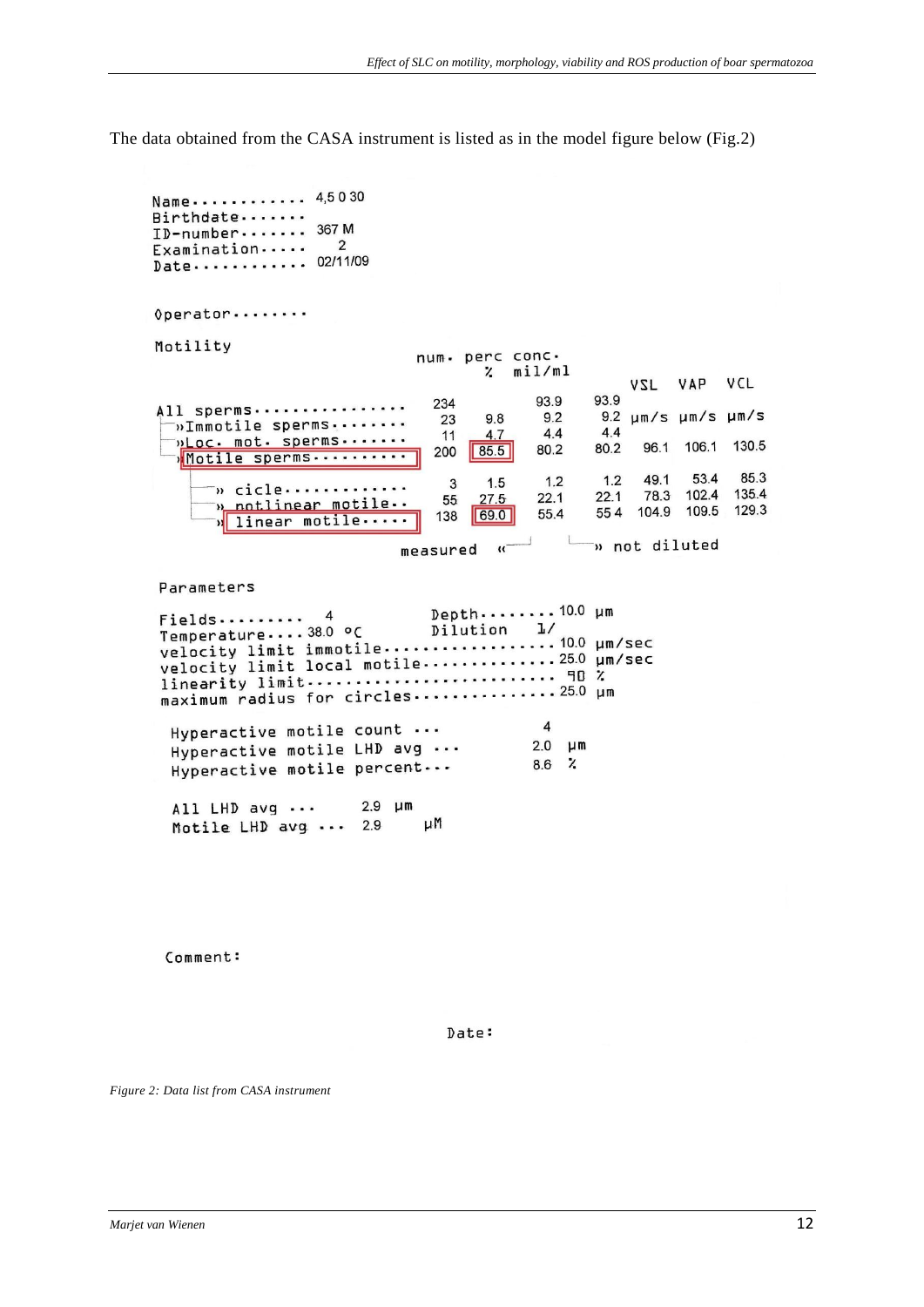#### <span id="page-12-0"></span>**Assessment of morphology**

Aliquots from the unselected and the selected samples were fixed in a buffered formalin solution. A smear of another aliquot was made for subsequent staining with Williams' stain. After these treatments morphology was evaluated by skilled personnel according to standard protocol in the Swedish Sperm Reference Laboratory at SLU. The method for the standard protocol is described in Morrell at al. (2008b).



<span id="page-12-1"></span>*figure 4: Morphology result rapport*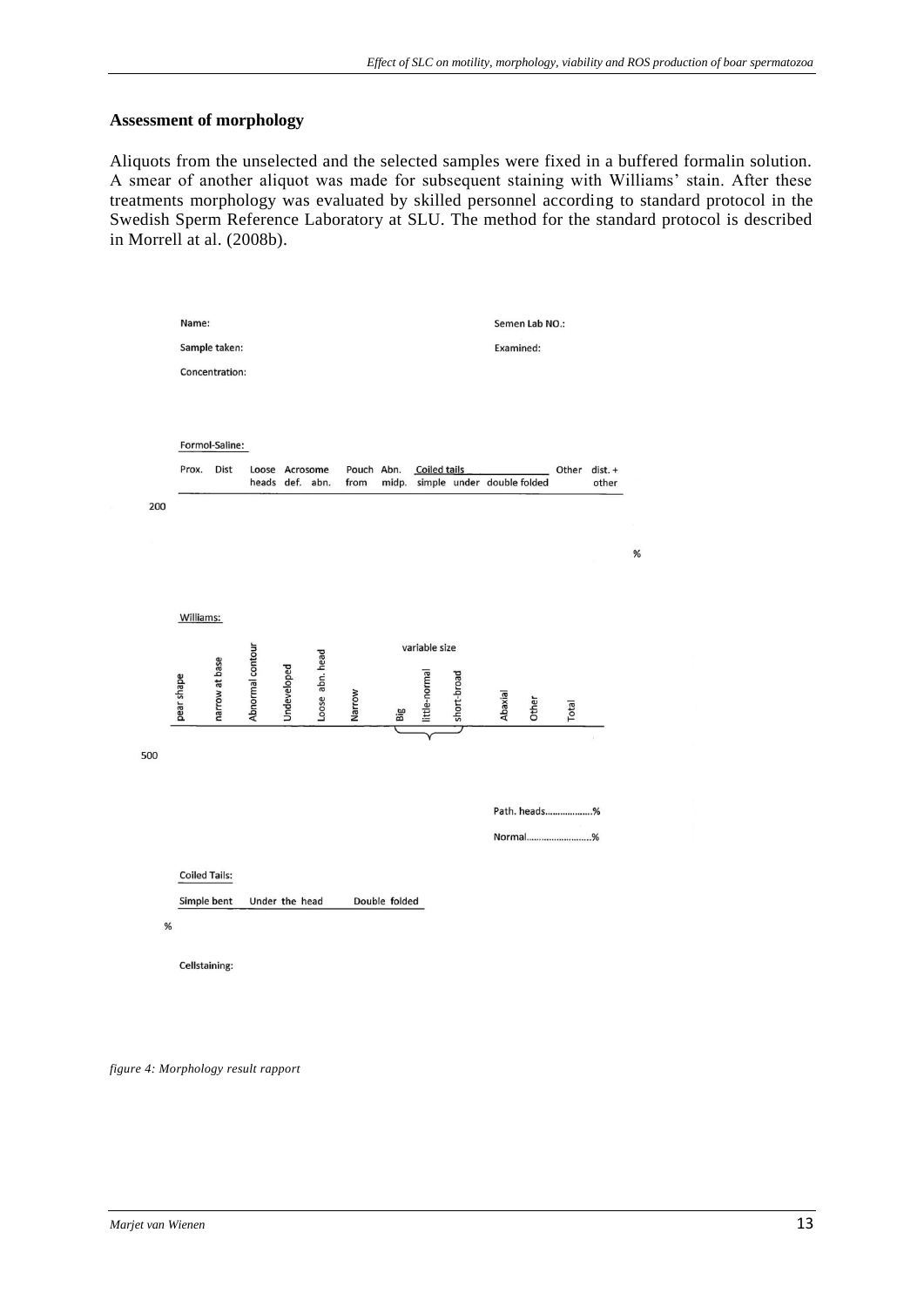#### **Assessment of viability and plasma membrane integrity**

Aliquots from the unselected and selected samples were extended to a concentration of approximately  $5*10^6$  sperm cells/ ml. For the extension, either BTS (group I) or X-cell (group II) was used.

Each sample was evaluated using a BD LSR flow cytometer (Beckon Dickinson, San José, CA, USA). Excitation was with an argon-ion laser (488 nm). Detection of green fluorescence was with a FL1 band pass filter (530/30 nm) while red fluorescence was measured using a FL3 long pass filter (>670 nm) A total of 50,000 sperm specific-events were evaluated and calculated as percentages.

For the assessment of the plasma membrane integrity (PMI) the samples were stained with SYBR14-PI. First 1000μl of the dilution was pipetted in a plastic tube and 1 μl of SYBR-14 (final stain concentration 0.02 μM) was added followed by 5 μl of PI (final stain concentration 12 μM). After incubating at 38°C for 10 minutes, the fluorescence was measured by using the FC. The cells were classified as: living (SYBR14-positive / PI-negative), dead (SYBR14-negative / PIpositive) or dying (SYBR14-positive / PI-positive).



<span id="page-13-0"></span>*Figure 5: SYBR14-PI flow cytometer report*

Page 2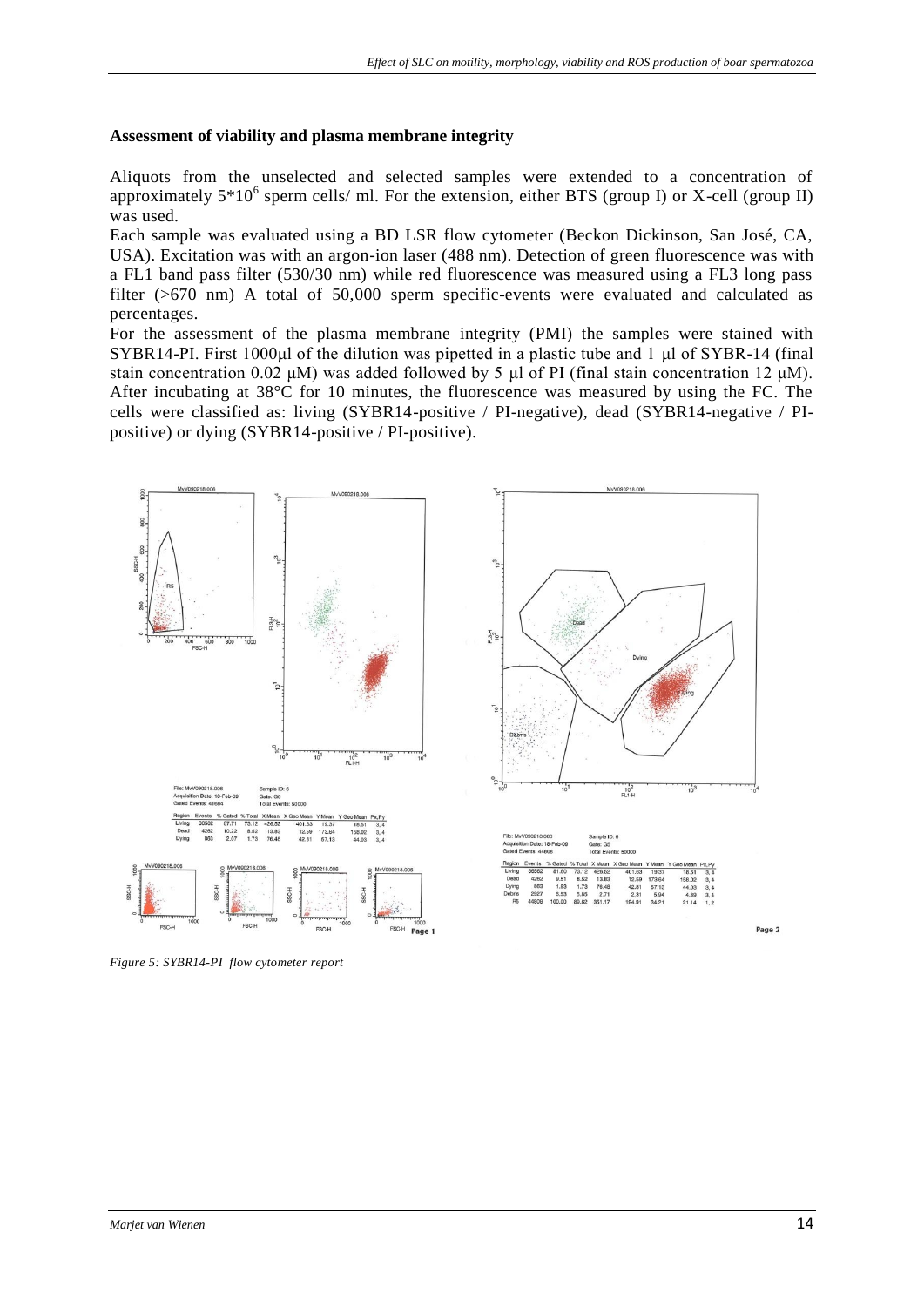#### **Assessment of Reactive Oxygen Species (ROS)**

Aliquots from the unselected and selected samples were extended to a concentration of approximately  $5*10^6$  sperm cells/ ml. For the extension either BTS (group I) or X-cell (group II) was used.

Each sample was evaluated using a BD LSR flow cytometer (Beckon Dickinson, San José, CA, USA). Excitation was with an argon-ion laser (488 nm) and a HeCd laser (325 nm). Detection of green fluorescence was with a FL1 band pass filter (530/30 nm), red fluorescence was measured using a FL3 long pass filter (>670 nm) and blue fluorescence was detected in FL4 with a band pass filter (510/20 nm). In total, 30,000 sperm specific-events were evaluated and calculated as percentages.

For the assessment of ROS production, the samples were stained as follows: a new aliquot of 300 μl from the diluted samples were put in a plastic tube and 3 μl of HO (final stain concentration 0.4 μM), 3 μl of HE (final stain concentration 0.4 μM) and 3 μl of DCFDA (final stain concentration 20 μM) were added. After gentle mixing the samples were incubated at 38°C for 30 minutes before running the FC. The cells were classified as: ROS-negative living, ROS-positive living or dead.

#### <span id="page-14-0"></span>Statistical analysis

The statistical analyses were performed using the SAS software (Ver. 9, SAS Institute Inc., Cary, NC, USA). Variables were analyzed separately for each measuring occasion, using analysis of variance (PROC MIXED).

The statistical model included the fixed effects of group of boars (2; group I or group II), boar nested within group of boars (4+4), treatment (3; 4.5, 15, UN) and the interaction between treatment and group of boars. The statistical model also included the random effect of ejaculate nested within boar.

Least squares means were calculated for each level of the fixed effect, and levels of significance were estimated for differences between least squares means.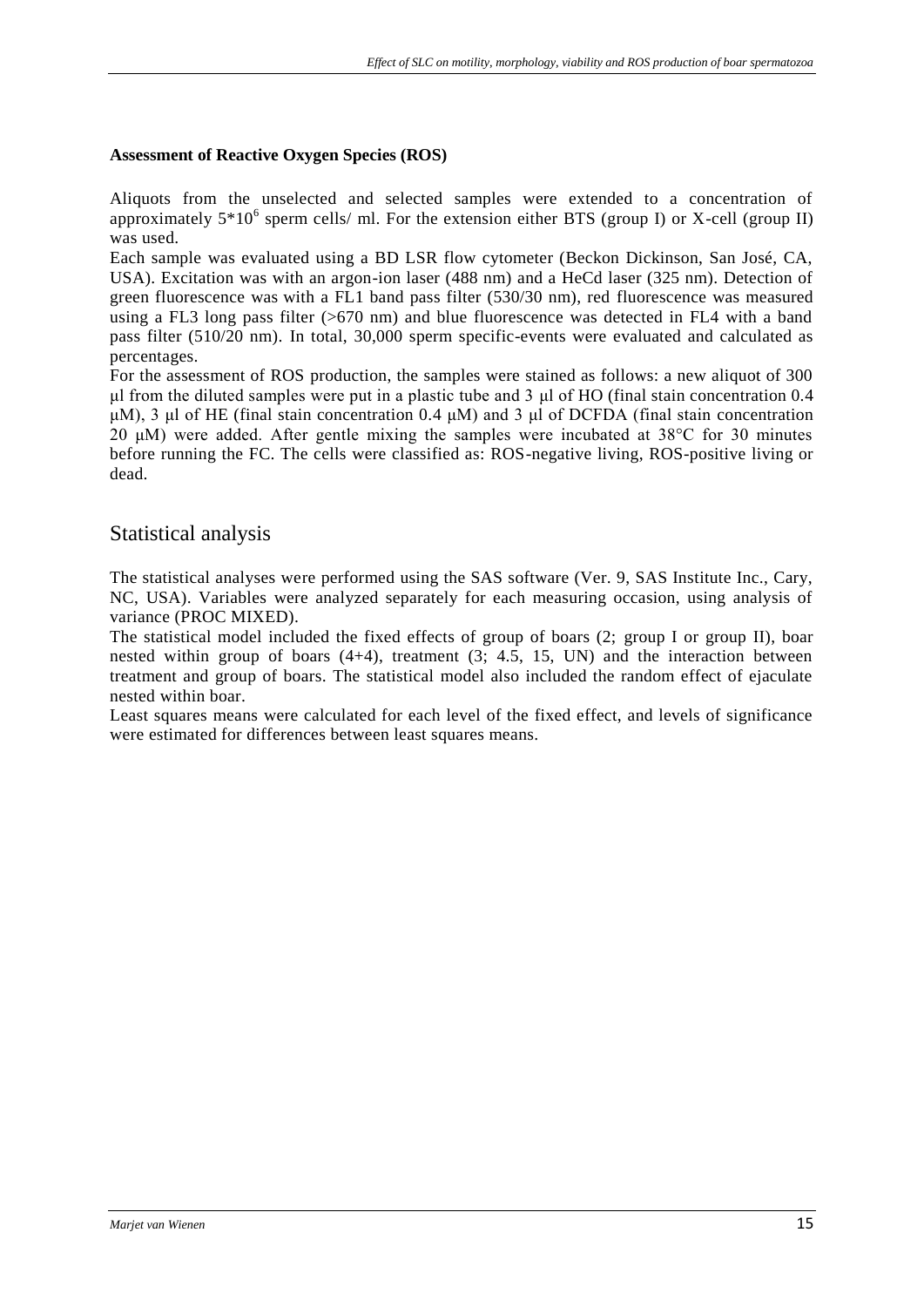

*Figure 6: ROS* fl*ow cytometer report; Left top: R1=total gated; Right top: R2= ROS negative-living; R3= ROS positive living; R4=dead;*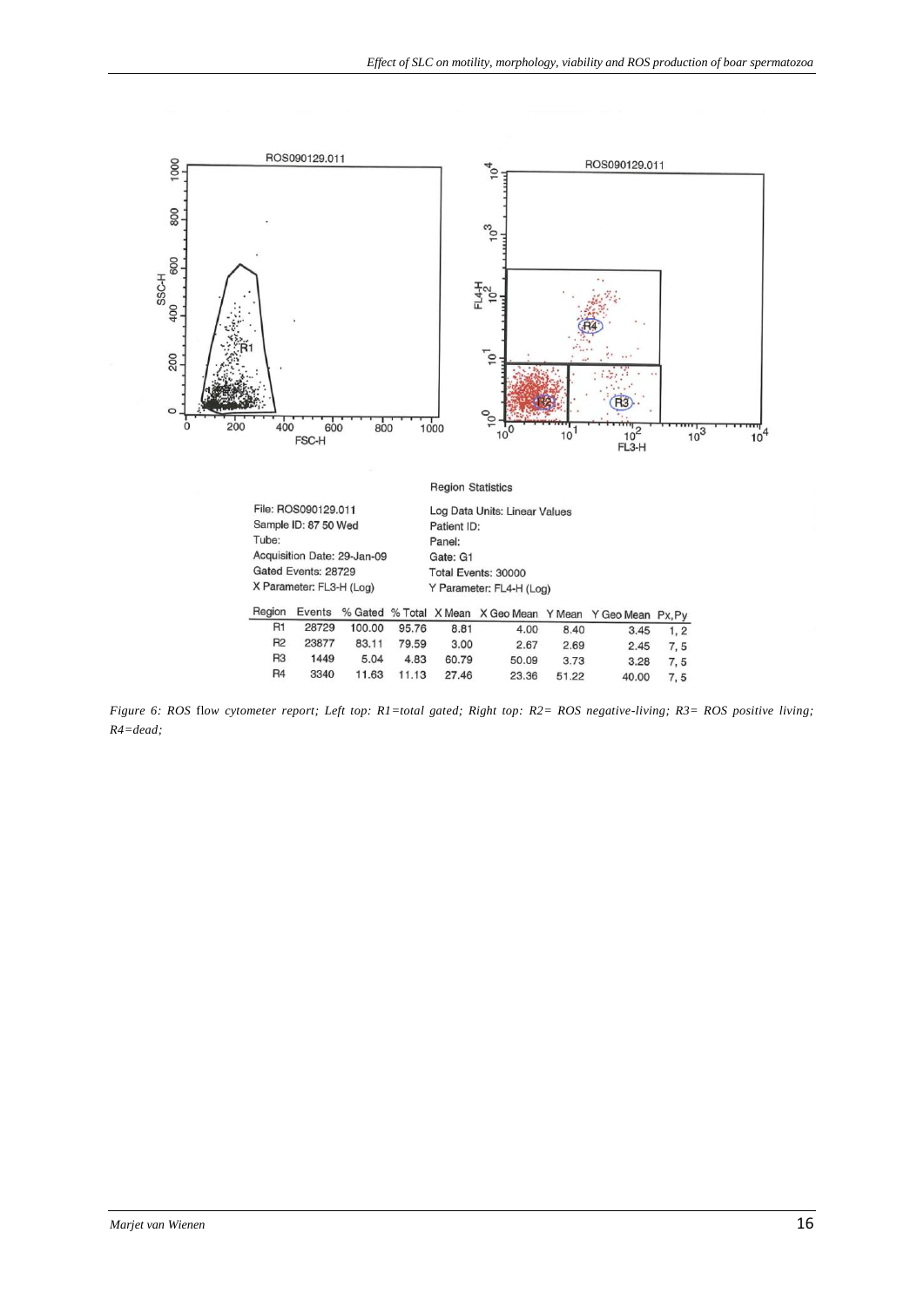# <span id="page-16-0"></span>**Results**

# <span id="page-16-1"></span>Motility

There were no significances at d0t0 and d0t30 between groups and treatments.

After day 1, the motility was significantly better in the unselected samples than in the SLCselected samples (P<0.001) (see Fig. 7).

Furthermore, there was a significant group\*treatment interaction (P<0.001)



*Figure 7: Mean % motility per group-treatment; G1 15 = group I treatment 15ml SLC; G1 4.5 = group I treatment 4.5ml SLC; G1 UN = group I untreated samples; G2 15 = group II treatment 15ml SLC; G2 4.5 = group II treatment 4.5ml SLC; G2 UN = group II untreated samples.*

In contrast, both linearity and progressive motility (Figures 8 and 9) were better in the SLCselected samples than in the unselected samples at all time points (P<0.001). In addition, there was a significant difference between treatments (P<0.001) and also a group\*treatment interaction (P<0.001) from day 2 onwards.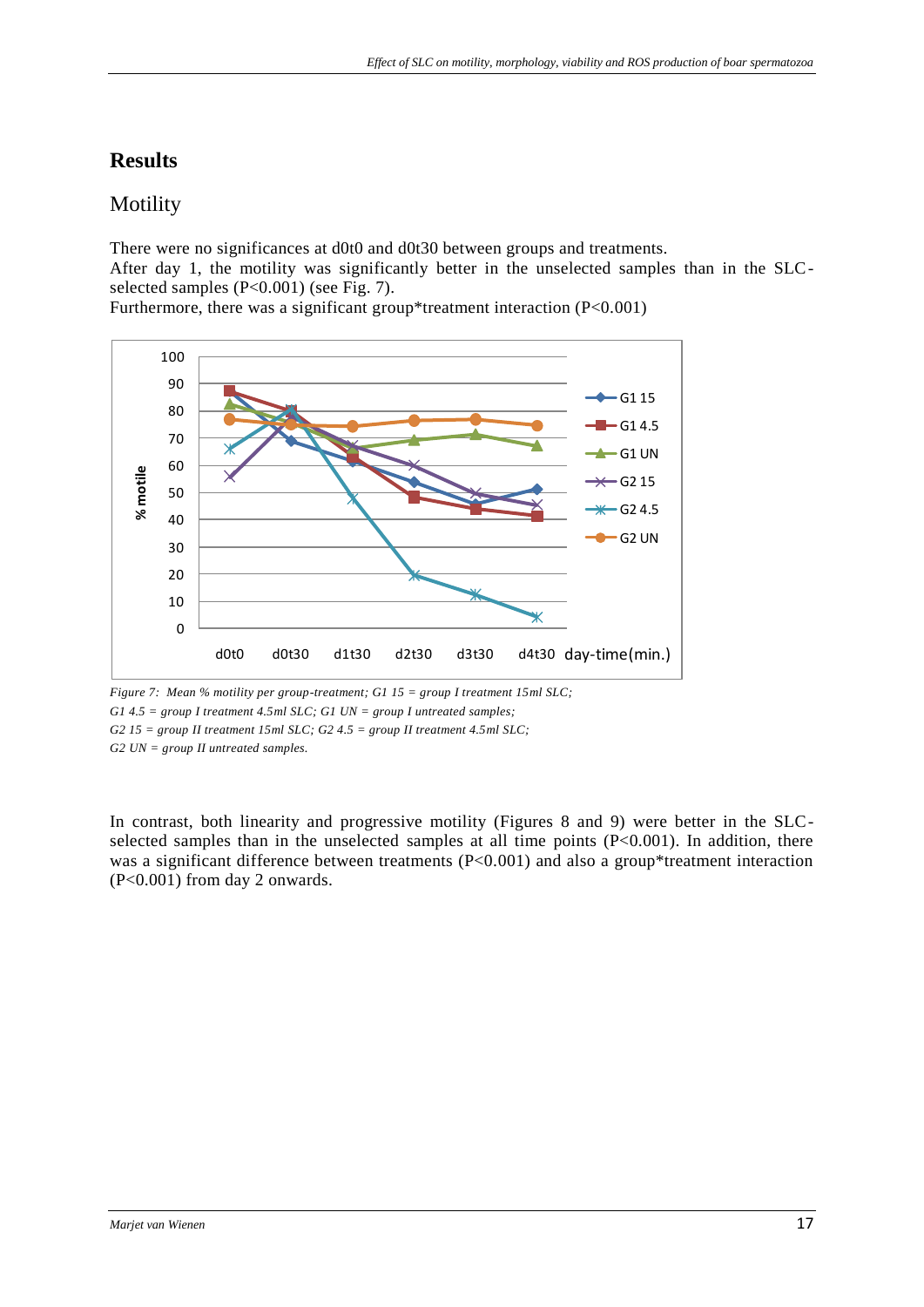

*Figure 8: Mean % linearity per group- treatment; G1 15 = group I treatment 15ml SLC; G1 4.5 = group I treatment 4.5ml SLC; G1 UN = group I untreated samples; G2 15 = group II treatment 15ml SLC; G2 4.5ml = group II treatment 4.5ml SLC; G2 UN = group II untreated samples.*



*Figure 9: Mean % progressive motile spermatozoa per group-treatment; G1 15 = group I treatment 15ml SLC; G1 4.5 = group I treatment 4.5ml SLC; G1 UN = group I untreated samples; G2 15 = group II treatment 15ml SLC; G2 4.5ml = group II treatment 4.5ml SLC; G2 UN = group II untreated samples.*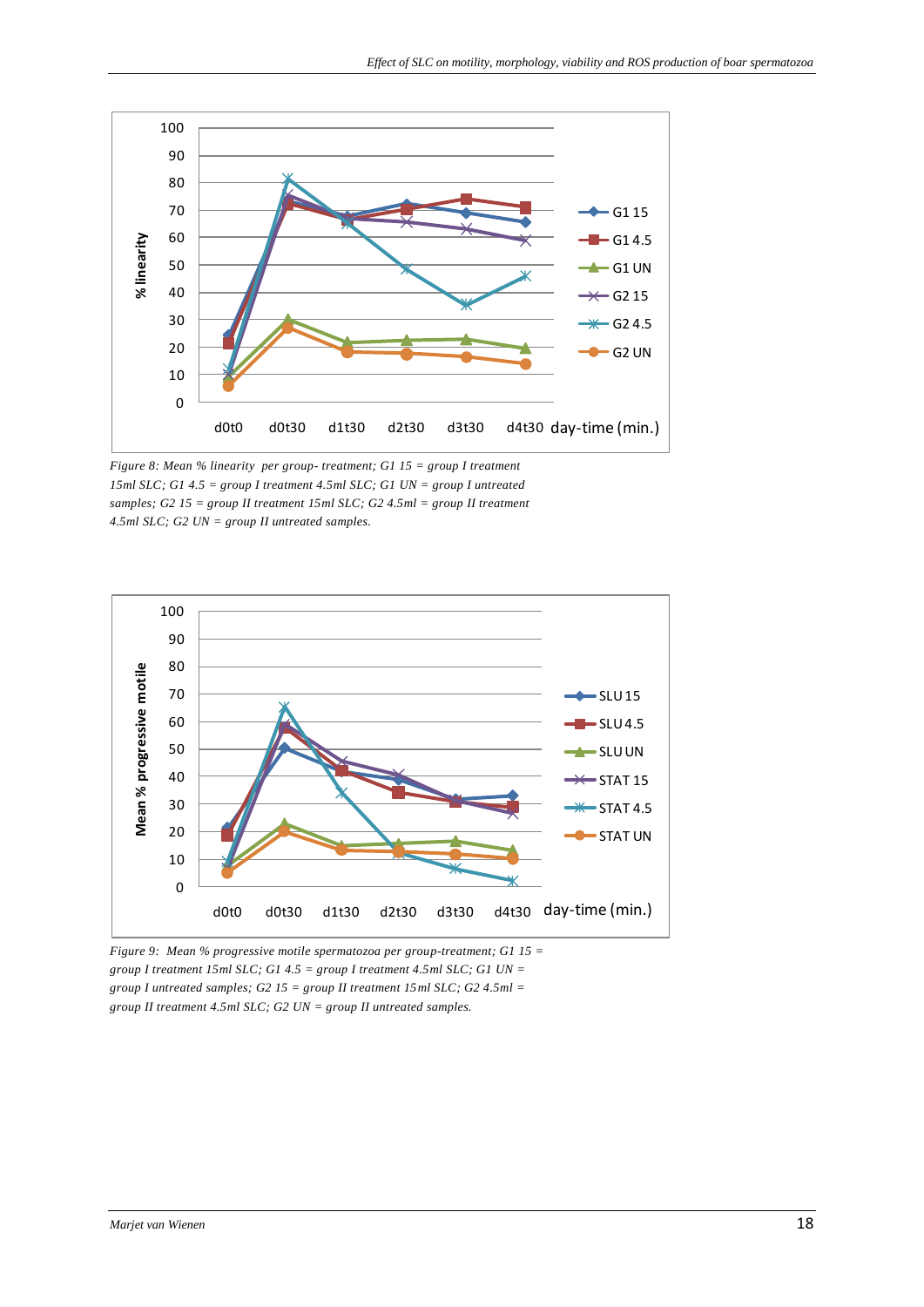### <span id="page-18-0"></span>Sperm concentration and yield

The yields from SLC are shown in Figure 10. There was no difference in the mean yields from SLC 4.5 and SLC 15 overall (P>0.05), although there were differences between boars. Boar 4 in group II did have a significantly larger yield from SLC 15 than from SLC 4.5 (P<0.001). Although the yield from group I boars was higher than group II for the SLC 4.5 ( $P < 0.001$ ), there was no difference between the two groups for the yield from the SLC 15 (P>0.2).



*Figure 10: Mean concentrations and Yields per boar in million spermatozoa per ml;*  G1  $b1 = Group I$  *boar 1; G1 b2 = Group I boar 2; G1 b3 = Group I boar 3; G1 b4= Group I boar 4; G2 b1= Group II boar 1; G2 b2= Group II boar 2; G2 b3= Group II boar ; G2 b4= Group II boar 4.*

# <span id="page-18-1"></span>Sperm morphology

The proportion of morphologically normal spermatozoa was significantly higher in the SLC samples than in the untreated samples (mean  $\pm$ SD: 93.9  $\pm$  7.0% and 87.9  $\pm$  15.3% for 4.5 ml and 15 ml respectively and 81.1  $\pm$  14.9% for the unselected samples; P<0.001). There was also a significant difference between the groups  $(P<0.001)$ , with group I boars having a significantly higher percentage of morphologically normal spermatozoa than group II boars (mean  $\pm$  SD: see Table1 and Figure 11)

|             | unselected      | 4,5mL          | 15mL            |
|-------------|-----------------|----------------|-----------------|
| Group I     | $83.6 \pm 13.6$ | $96.5 \pm 3.6$ | $94.0 \pm 5.1$  |
| Group II    | $80.0 \pm 16.6$ | $91.3 \pm 8.7$ | $81.8 \pm 19.6$ |
| total group | $81.1 \pm 14.9$ | $93.9 + 7.0$   | $87.9 \pm 15.3$ |

*Table 1: percentage of normal spermatozoa with formal saline (mean ± SD)*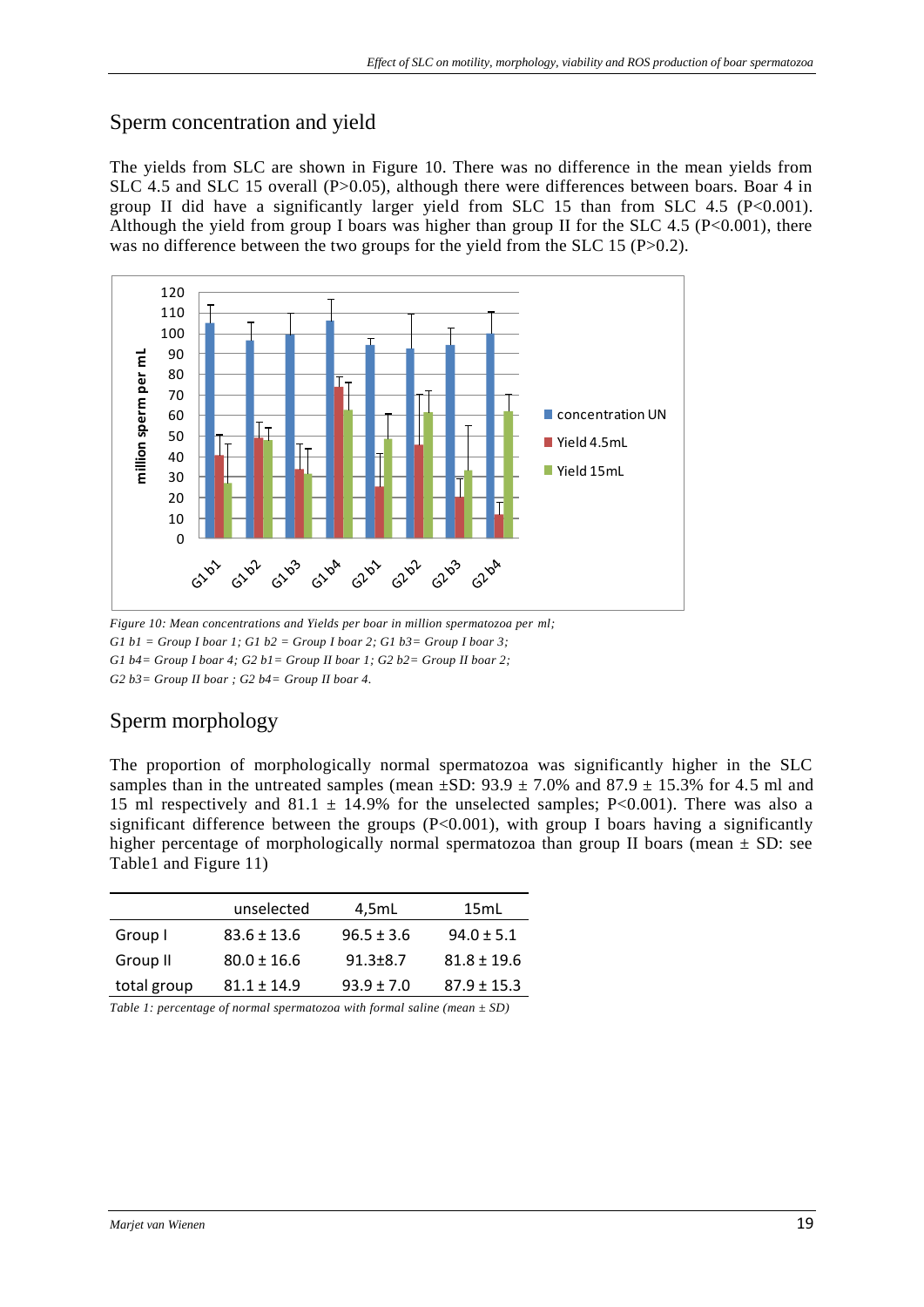The difference in the proportions of some morphological abnormalities between the unselected and selected samples was not significant (see Figure 11):

- proximal cytoplasmic droplets: less in the treated samples in both groups
- tail defects: less in the treated samples in both groups

There were also some numerical differences between groups in the proportions of some morphological abnormalities (not significant) (see Figure 11)

- midpiece defects: less in group I than in group II
- head defects: less in group I than in group II
- tail defects: less in the unselected samples from group II than in the unselected samples from group I

All other morphological abnormalities were present at less than 1% and thus not mentioned.



*Figure 11: mean differences in morphological abnormal spermatozoa per group-treatment in percentage; G1 UN = Group I untreated samples; G1 4.5 = Group I 4,5ml samples; G1 15 = Group I 15ml samples; G2 UN = Group II untreated samples; G2 4.5= 4.5ml samples; G2 15 = Group II 15ml samples; Prox= proximal cytoplasmic droplets; All other morphological abnormalities were <1% and thus not mentioned in this figure.*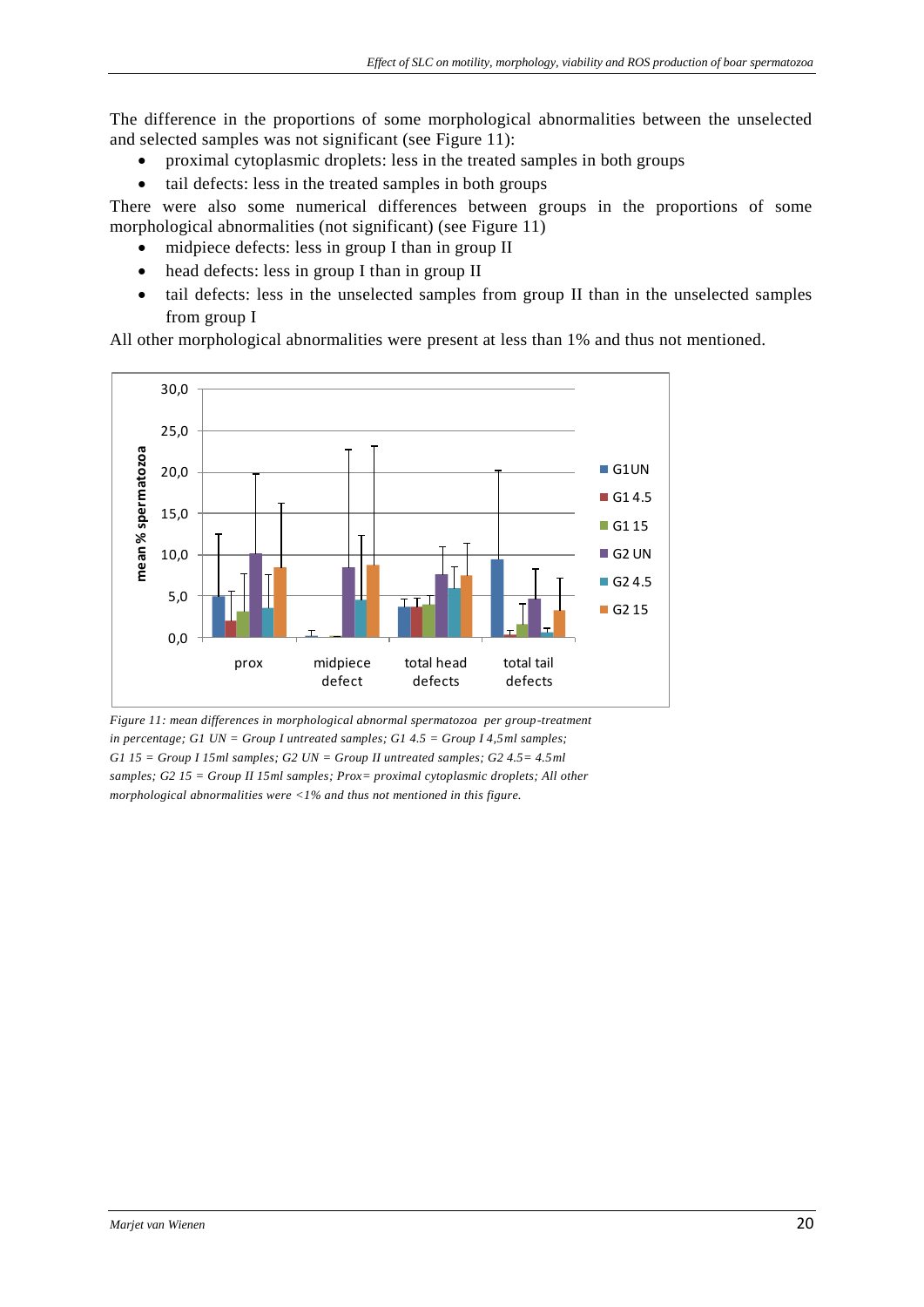### <span id="page-20-0"></span>Sperm viability

In group II there were significantly fewer living spermatozoa than in group I (mean  $\pm$  SD: 93.7  $\pm$ 2.8% and 91.1 $\pm$  4.3% for group I and II respectively; P<0.01)(see Table 2). In group I there were significantly fewer dying spermatozoa than in group II (mean  $\pm$  SD: 4.8  $\pm$  2.2% and 7.4  $\pm$  3.7% for group I and group II respectively;  $P < 0.001$ ).

There was no significant difference between the untreated and SLC-selected samples and no significant difference between the two different SLC treatments.

|         | viability                                           |       |      |  |
|---------|-----------------------------------------------------|-------|------|--|
|         | living                                              | dying | dead |  |
| Group I | $70.3 \pm 2.8$ 3.6 $\pm$ 2.2 1.0 $\pm$ 0.7          |       |      |  |
|         | Group II $91.1 \pm 4.3$ $7.4 \pm 3.7$ $1.5 \pm 1.1$ |       |      |  |

*Table 2: Percentage of spermatozoa per group: living, dying and dead (mean ±SD) measured 24h after semen collection and SLC.*

### <span id="page-20-1"></span>ROS production

In the unselected samples there was less ROS production than in the selected samples (mean  $\pm$ SD:  $6.6 \pm 3.3\%$  for unselected,  $8.4 \pm 3.2\%$  and  $9.4 \pm 5.3\%$  for 4.5 ml and 15 ml SLC-selected samples respectively,  $p<0.01$ ) (see Table 3) There was also a slightly lower concentration of dead spermatozoa in the untreated samples but these results were not significant from the treated samples.

Table 3 gives the means and SD for the parameters measured with the FC. There was a difference in % living spermatozoa in all treatments between the ROS staining method and the SYBR14-PI staining method.

|            |           | unselected     | 4,5mL           | 15mL            |
|------------|-----------|----------------|-----------------|-----------------|
| <b>ROS</b> | living    | $83.6 \pm 4.8$ | $75.3 \pm 11.5$ | $75.1 \pm 12.4$ |
|            | ROS prod. | $6.6 \pm 3.3$  | $8.4 \pm 3.2$   | $9.4 \pm 5.3$   |
|            | dead      | $9.3 \pm 2.7$  | $15.7 \pm 9.2$  | $15 \pm 8.6$    |
| SYBR14 PI  | living    | $92.6 \pm 3.6$ | $92.6 \pm 2.8$  | $91.6 \pm 5.1$  |
|            | dying     | $5.9 \pm 2.8$  | $6.0 \pm 2.4$   | $7.0 \pm 4.5$   |
|            | dead      | $1.6 \pm 1.1$  | $1.2 \pm 0.8$   | $1.4 \pm 1.0$   |

*Table 3: Percentage of sperm cells: living, ROS producing, dead and*

<span id="page-20-2"></span>*dying (mean ±SD)measured 24h after semen collection and SLC.*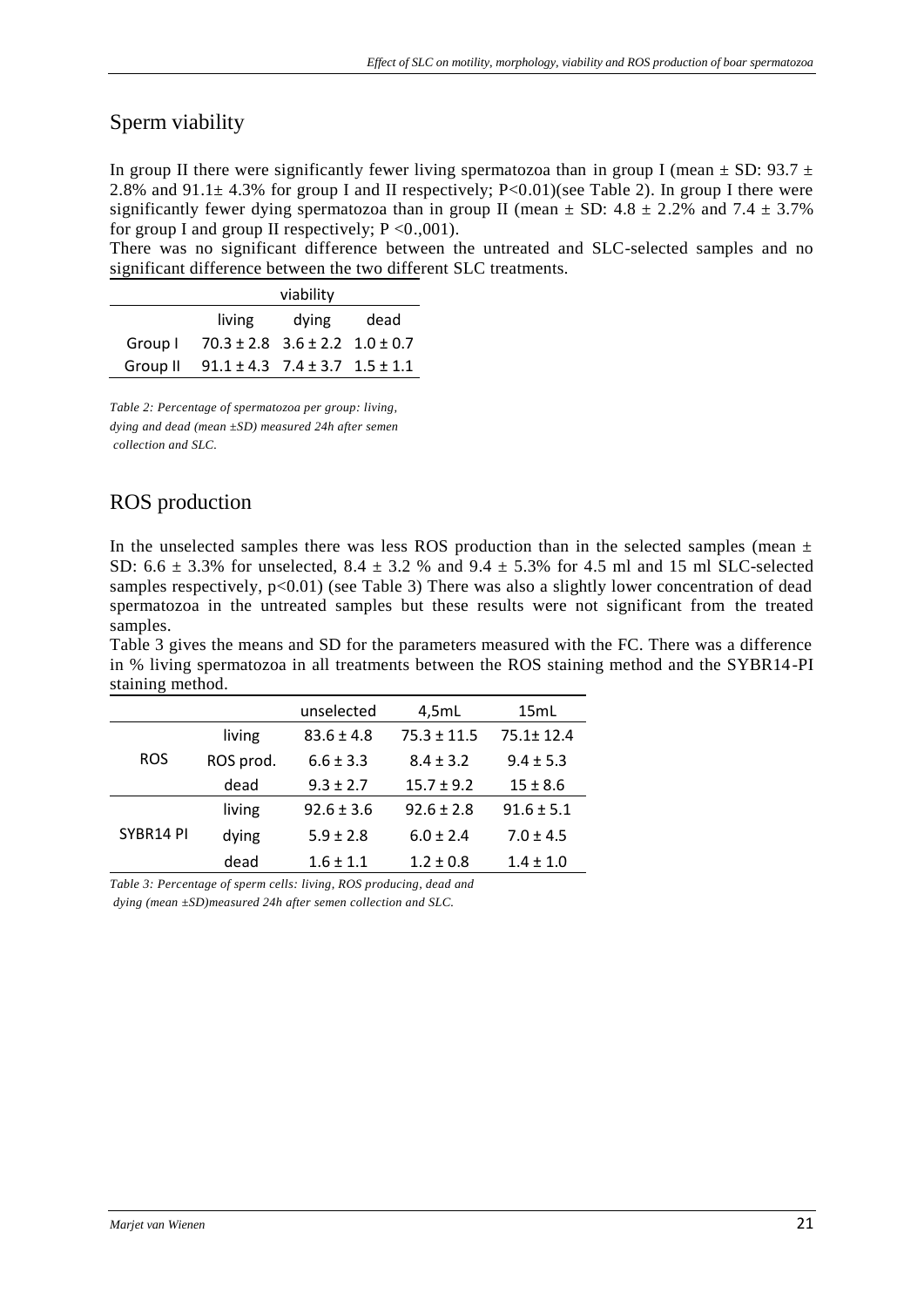### **Discussion and conclusions**

The objectives were to investigate the effect of single layer centrifugation (SLC) through silica colloids on boar sperm samples, the samples being analyzed by using a CASA instrument and a FC and by looking at other parameters of sperm quality, such as morphology and viability. The hypotheses were that the quality of boar sperm could be increased when using SLC and that scaling-up the SLC method could be possible.

# <span id="page-21-0"></span>Motility

The results showed that sperm motility at d0t0 was significantly better in group I than in group II. A possible reason for this observation is that there was less delay between collecting the semen and measuring the motility with the CASA instrument for group I boars than for group II boars. With group II samples, there was an interval of at least 5hours between collecting the ejaculates and measuring motility. The samples also had to be transported from the boar station to the collection point and from there to SLU. Although the samples were packed in a Styrofoam box it was possible that the temperatures in the box were fluctuating too much and thereby affecting the spermatozoa negatively. Another explanation could be the fact that the boars from group I were of a different breed than the boars from group II. It is possible that genetic differences influenced the motility outcome.

The higher motility after day one in the untreated samples than in the SLC samples could be due to the higher sperm concentration in the untreated samples, or to a sub-optimal level of protein in the extender used for the SLC-samples. For the latter, BSA was used as protein to prevent spermatozoa from clumping together or sticking to the glass slide.

However, with the SLC treatment it was possible to select spermatozoa with a more linear motility and higher progressive motility. These two parameters are some of the essential parameters for fertility (Tejerina *et al*., 2008) and they can quantify the quality of the spermatozoa (Morrell & Rodriguez-Martinez, 2009). The sperm kinematics are important for sperm transport and fertilization in the female tract and so can be used to predict the function of the spermatozoa (Maxwell *et al*., 2000). Motility is also an important fertility indicator because of its importance for migration through the female tract and gamete interaction at fertilization. Robayo et al. found a positive correlation between VCL and VAP and migration in cervical mucus of sheep (Robayo *et al.*, 2008). Holt et al. found that litter size in pigs was positive correlated with VCL and VAP (Holt *et al.*, 1997) but positive correlations with fertility were also found in other species (Cox *et al.*, 2006, Robayo et al., 2008).

The motility parameters measured by CASA can be affected by sperm concentration, and type of extender. Therefore, extending a sperm sample from a concentrated stock can introduce artefacts in the motility parameters. The supposed advantage of a new CASA instrument, the Qualisperm<sup>tm</sup>, is its ability to handle high sperm concentrations, and therefore in a future study it might be interesting to use this instrument, to avoid the problems of extending the stock sperm suspension.

### <span id="page-21-1"></span>Sperm concentration and yield

Because there was no significant difference between the mean yields from the SLC 4.5 and the SLC 15, it can be concluded that there is no difference in treatments for this parameter, that is, the SLC 15 treatment is not influencing the yield negatively. There were significant boar differences but those differences were related to animal influences alone and not to the treatment influence.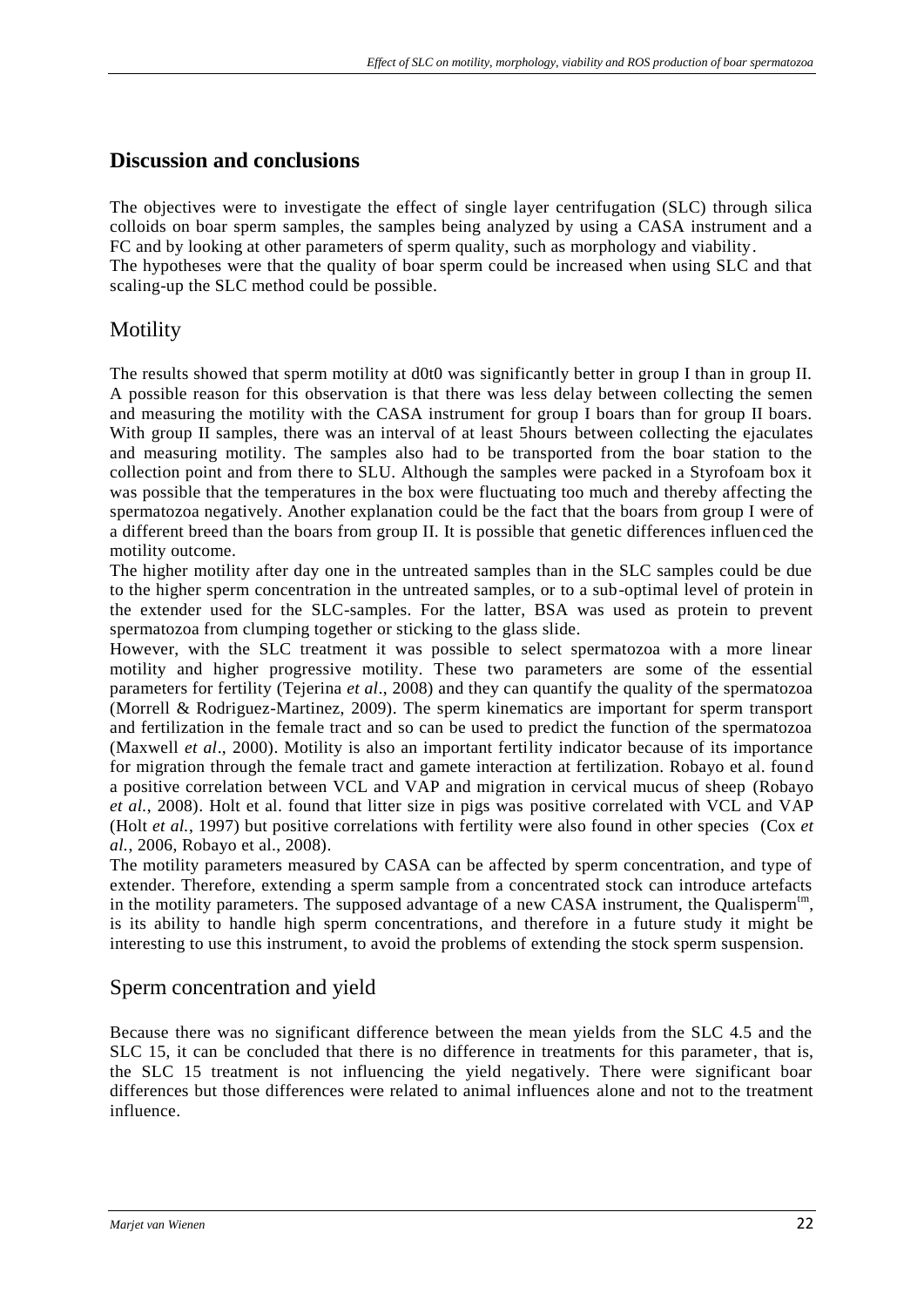# <span id="page-22-0"></span>Sperm morphology

It was possible to select for spermatozoa with normal morphology using SLC. Morphology is one of the factors influencing the quality of sperm. (Morrell & Rodriguez-Martinez, 2009) When a higher concentration of morphological normal stallion spermatozoa is used, the higher the chance of pregnancy (Morrell & Rodriguez-Martinez, 2009).

The difference between the groups can be explained by the fact that there was a difference in breed between group I and group II. That also explains the high variation (SD) between the samples. The boars in group I are checked more often for morphological abnormalities, because they are used for research purposes. The boars in group II, on the other hand, would not be checked for morphological abnormalities unless there were problems with fertility results, so there are no data on how long these abnormalities had existed.

# <span id="page-22-1"></span>Sperm viability

The SLC treatment does not improve boar sperm viability, according to the SYBR-14/PI results. This observation is in contrast to results with stallion spermatozoa where viability was improved by SLC-selection (Johannisson *et al.*, 2009). One explanation for this finding could be the fact that the viability in the samples was already high and therefore hard to improve significantly. Also the concentration of protein concentration used in the extender was lower than stated in the manufacturer´s product information sheet, because their recommended concentration (10% protein) was almost impossible to mix and caused the spermatozoa to aggregate. Another explanation could be that the staining concentrations were not optimal. Although Garner and Johnson found that staining with SYBR14-PI gave similar flow cytometric patterns in bulls, boars, rams, mice, rabbits and men, they also showed that staining with SYBR14-PI could give differences among individual boars due to true animal differences. With SYBR14-PI staining, the percentage living was 80-90% for boar spermatozoa (Garner & Johnson, 1995) (Maxwell et al., 2000). In the study reported here, a higher percentage living spermatozoa (around 85-95%) was found, possibly because the concentration of the stain and/or the concentration of the protein were not optimal. In a future study it can be useful to look at different dye combinations or using other assays e.g. the Nucleocounter-SP100 measures sperm viability in addition to sperm concentration.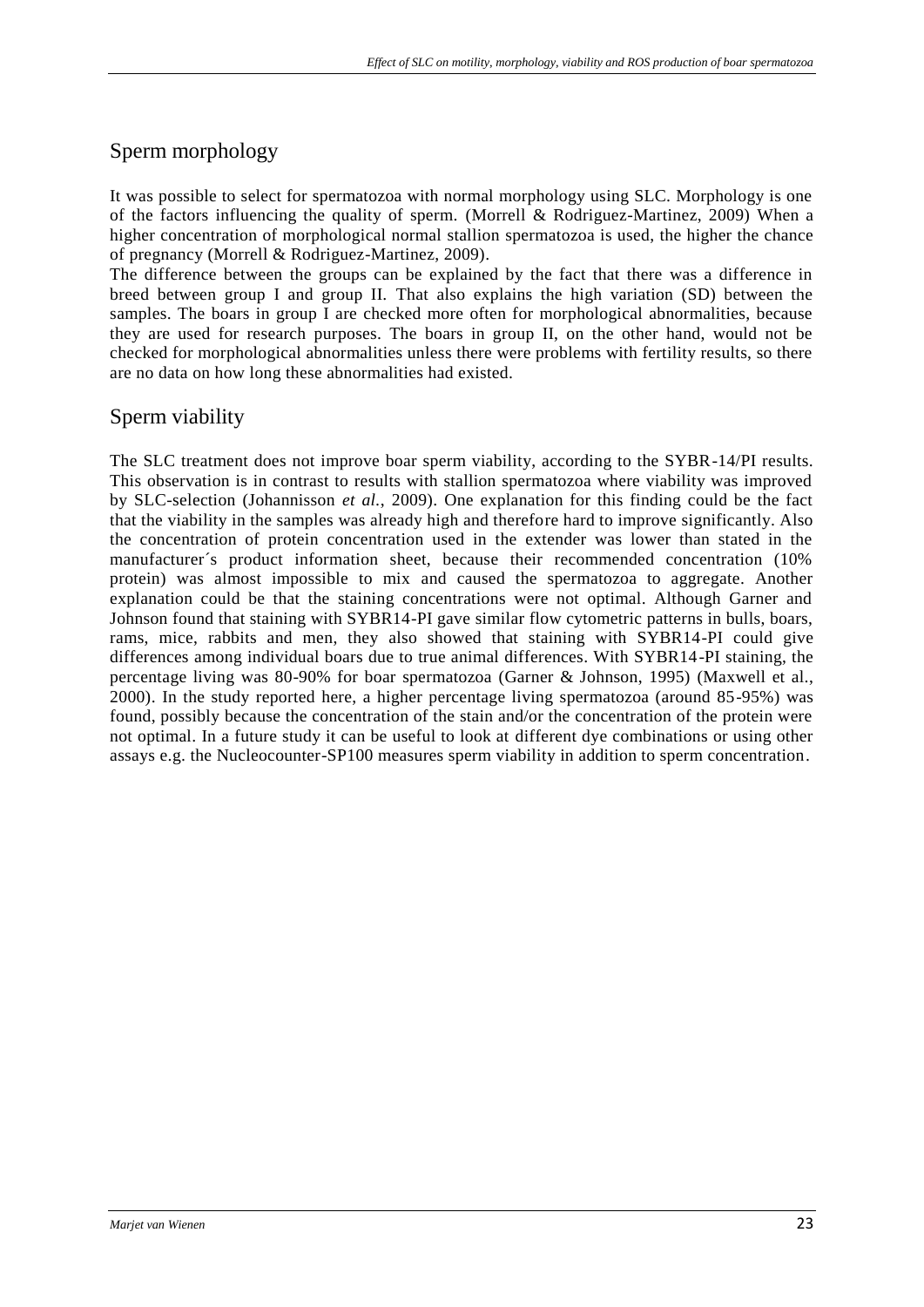# <span id="page-23-0"></span>ROS production

The findings that there was less ROS production in the untreated samples than in the SLC-selected samples is surprising, since density gradient centrifugation has been shown to reduce ROS production in boar sperm samples. Previously, a concentration of less than 4% of ROS production was seen, while in the study reported here, it was around 6% (Guthrie & Welch, 2006).

However, the SLC-samples used here contained a higher proportion of dead spermatozoa than in the uncentrifuged samples, which may have been a source of ROS.

Furthermore, there was a big difference in the concentration of living spermatozoa between the ROS staining method and the SYBR14-PI staining method, despite being measured for both parameters on the same day. It is possible that either the ROS staining procedure or the SYBR14- PI staining was not optimal (for boar semen).

### <span id="page-23-1"></span>Scaling up

For nearly all parameters, there were no significant differences between the 4.5ml and the 15ml SLC-treatments, indicating that the SLC can be scaled-up to 15ml without reducing sperm quality in the resulting samples. These results confirm earlier observations with stallion spermatozoa (Morrell et al, 2009e). Scaling-up has been tried with up to 50ml extended boar semen (unpublished data) but the sperm quality was not as good in the selected samples as for the 4.5 and 15 ml volumes. The technique and the formulation of the colloid require further adjustment to scale-up to a higher volume.

The 15ml volume is feasible to produce AI doses from very valuable boars. The total number of sperm produced in one tube was approximately  $600*10^6$  spermatozoa per ml. So for one insemination dose of  $3*10^9$  spermatozoa, 4 tubes would be needed.

For a future study it can be interesting to investigate the pregnancy rate using SLC-treated sperm samples.

In conclusion, SLC can be used to enhance the quality of boar sperm samples, particularly for normal morphology, linear motility and progressive motility. Furthermore, the technique could be scaled-up to process 15 ml extended ejaculate per tube, without compromising sperm quality in the selected samples. For the future the technique must be scaled up more to be useful in practice.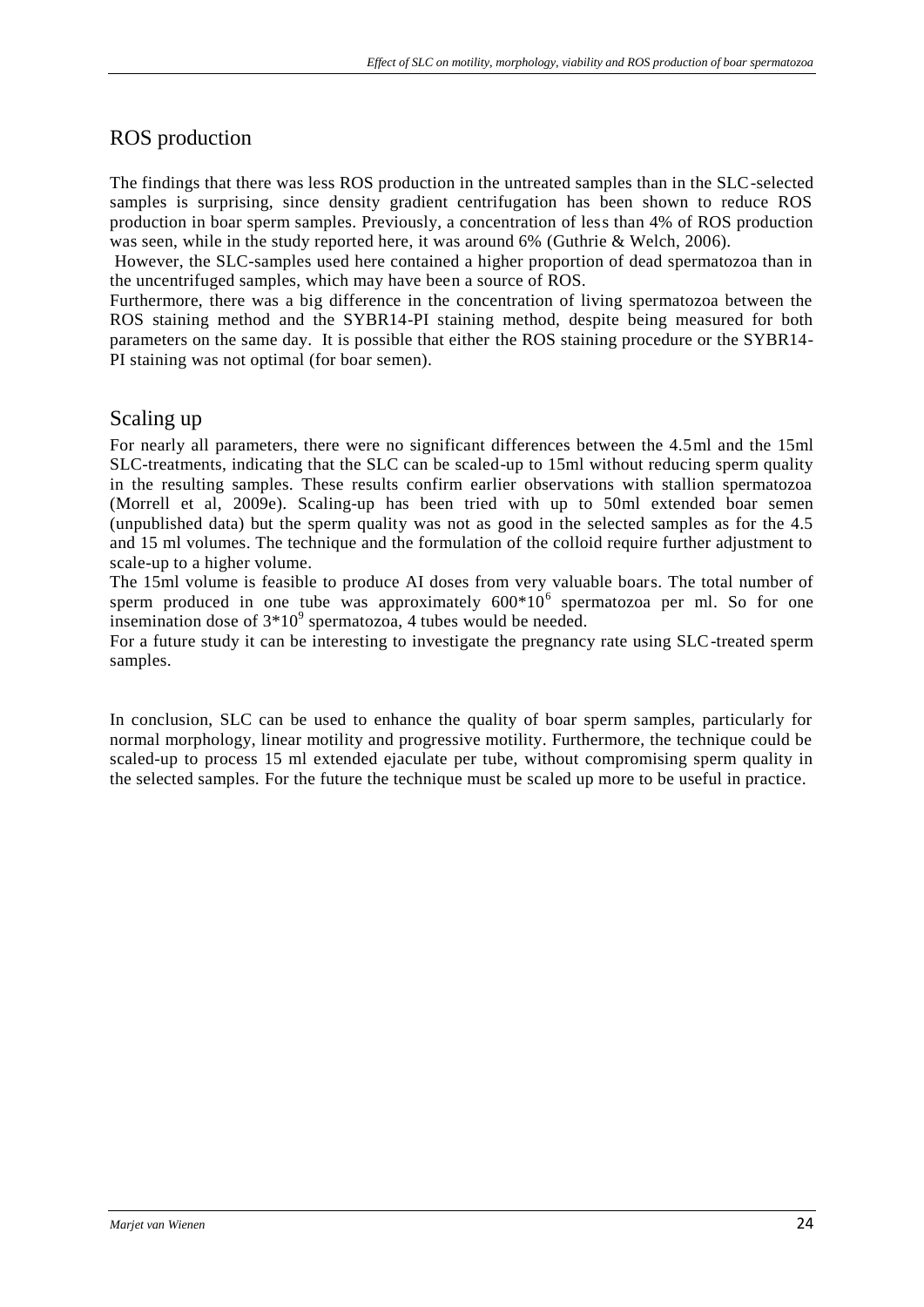#### Acknowledgements:

First I want to thank Jane Morrell for her fantastic help with my research project, without you I never could have done it and learn so much. Your enthusiasm was and still is very catching. And also thank you taking care of me when I did something stupid again or take me out for a walk in the fairytale woods.

Joyce Parlevliet, thank you for helping me finish my paper and stimulate me to be critical of myself.

Anders Johannisson, al*so* known as *"the flowcytometer guru",* thank you helping me with the FC, without you I would never have got the FC working.

All my thanks to Nils Lundeheim to help me with the statistics and answering my many questions. Also many thanks to the people at SLU, Celina, Anne-Marie Dalin, Kulla Wallgren, my roomies Ylva and Boel, Ann-Sofie, Johanna, Renee, Sara, Lakic, Lennart, Eva, the animal care-takers: you made me feel very welcome!

<span id="page-24-0"></span>I am also grateful for the help of the skilled technical assistance given by Karin Selin-Wretling and Annika Rikberg for the morphology analysis.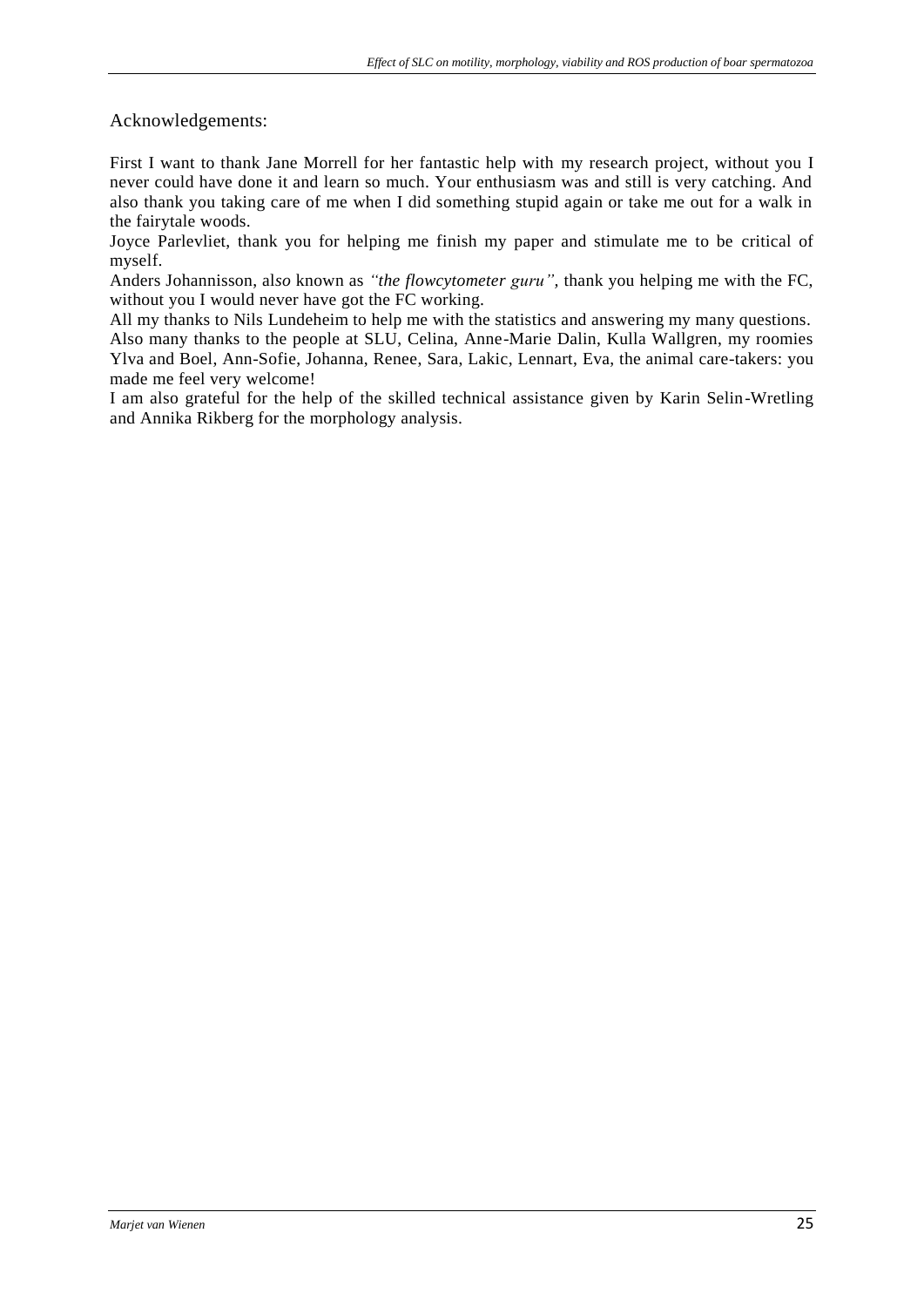### **References:**

- Colenbrander, B., B. Gadella, H. Feitsma & H. Woelders, 2000: Semen Quality Assessment, Present and Future. In: L. A. Johnson & H. D. Guthrie (eds.), *Boar Semen Preservation IV Proceedings.* Allen Press, Inc., Beltsville, Maryland USA.
- Cox, J. F., V. Alfaro, V. Montenegro & H. Rodriguez-Martinez, 2006: Computer-assisted analysis of sperm motion in goats and its relationship with sperm migration in cervical mucus. *Theriogenology,* **66,** 860-867.
- Didion, B. A., 2008: Computer-assisted semen analysis and its utility for profiling boar semen samples. *Theriogenology,* **70,** 1374-1376.
- Foote, R. H., 2002: The history of artificial insemination: Selected notes and notables. *Journal of animal science,* **80: 1-10,** 1-10.
- Garner, D. L. & L. A. Johnson, 1995: Viability assessment of mammalian sperm using SYBR-14 and propidium iodide. *Biol Reprod,* **53,** 276-284.
- Guthrie, H. D. & G. R. Welch, 2006: Determination of intracellular reactive oxygen species and high mitochondrial membrane potential in Percoll-treated viable boar sperm using fluorescence-activated flow cytometry. *J Anim Sci,* **84,** 2089-2100.
- Guthrie, H. D., G. R. Welch & J. A. Long, 2008: Mitochondrial function and reactive oxygen species action in relation to boar motility. *Theriogenology,* **70,** 1209-1215.
- Holt, C., W. V. Holt, H. D. Moore, H. C. Reed & R. M. Curnock, 1997: Objectively measured boar sperm motility parameters correlate with the outcomes of on-farm inseminations: results of two fertility trials. *J Androl,* **18,** 312-323.
- Johannisson, A., J. M. Morrell, J. Thoren, M. Jonsson, A. M. Dalin & H. Rodriguez-Martinez, 2009: Colloidal centrifugation with Androcoll-E prolongs stallion sperm motility, viability and chromatin integrity. *Anim Reprod Sci,* **116,** 119-128.
- Maxwell, W. M. C., L. A. Johnson & S. T. Mortimer, 2000: Evaluation of Morphology and Function of Frozen-thawed Boar Spermatozoa in Vitro. In: L. A. Johnson & H. D. Guthrie (eds.), *Boar Semen Preservation.* Allen Press, Inc., Beltsville, Maryland USA.
- Morrell, J. M., A.-M. Dalin & H. Rodriguez-Martinez, 2008a: Comparison of density gradient and single layer centrifugation of stallion spermatozoa: yield, motility and survival. *Equine veterinary journal,* **40 (1) 00-00**.
- Morrell, J. M., A. Johannisson, A. M. Dalin, L. Hammar, T. Sandebert & H. Rodriguez-Martinez, 2008b: Sperm morphology and chromatin integrity in Swedish warmblood stallions and their relationship to pregnancy rates. *Acta Vet Scand,* **50,** 2.
- Morrell, J. M., A. Johannisson, A. M. Dalin & H. Rodriguez-Martinez, 2009a: Morphology and chromatin integrity of stallion spermatozoa prepared by density gradient and single layer centrifugation through silica colloids. *Reprod Domest Anim,* **44,** 512-517.
- Morrell, J. M., F. J. Pena, A. Johannisson, A.-M. Dalin, J. C. Samper & H. Rodriguez-Martinez, 2008c: Techniques for sperm clean-up and selection of stallion spermatozoa.
- Morrell, J. M. & H. Rodriguez-Martinez, 2008: Why remove seminal plasma and select good quality spermatozoa?
- Morrell, J. M. & H. Rodriguez-Martinez, 2009: Biomimetic Techniques for Improving Sperm Quality in Animal Breeding: A Review. *The open Andrology Journal,* **Volume 1**.
- Morrell, J. M., F. Saravia, M. van Wienen, H. Rodriguez-Martinez & M. Wallgren, 2009b: Sperm survival following colloid centrifugation varies according to the part of the sperm -rich fraction used. *Soc Reprod Fertil Suppl,* **66,** 85-86.
- Morrell, J. M., F. Saravia, M. van Wienen, M. Wallgren & H. Rodriguez-Martinez, 2009c: Selection of Boar Spermatozoa Using Centrifugation on a Glycidoxypropyltrimethoxysilane-Coated Silica Colloid. *J Reprod Dev*.
- Robayo, I., V. Montenegro, C. Valdes & J. F. Cox, 2008: CASA assessment of kinematic parameters of ram spermatozoa and their relationship to migration efficiency in ruminant cervical mucus. *Reprod Domest Anim,* **43,** 393-399.
- Spinaci, M., M. De Ambrogi, S. Volpe, G. Galeati, C. Tamanini & E. Seren, 2005: Effect of staining and sorting on boar sperm membrane integrity, mitochondrial activity and in vitro blastocyst development. *Theriogenology,* **64,** 191-201.
- Tejerina, F., K. Buranaamnuay, F. Saravia, M. Wallgren & H. Rodriguez-Martinez, 2008: Assessment of motility of ejaculated, liquid-stored boar spermatozoa using computerized instruments. *Theriogenology,* **69,** 1129-1138.